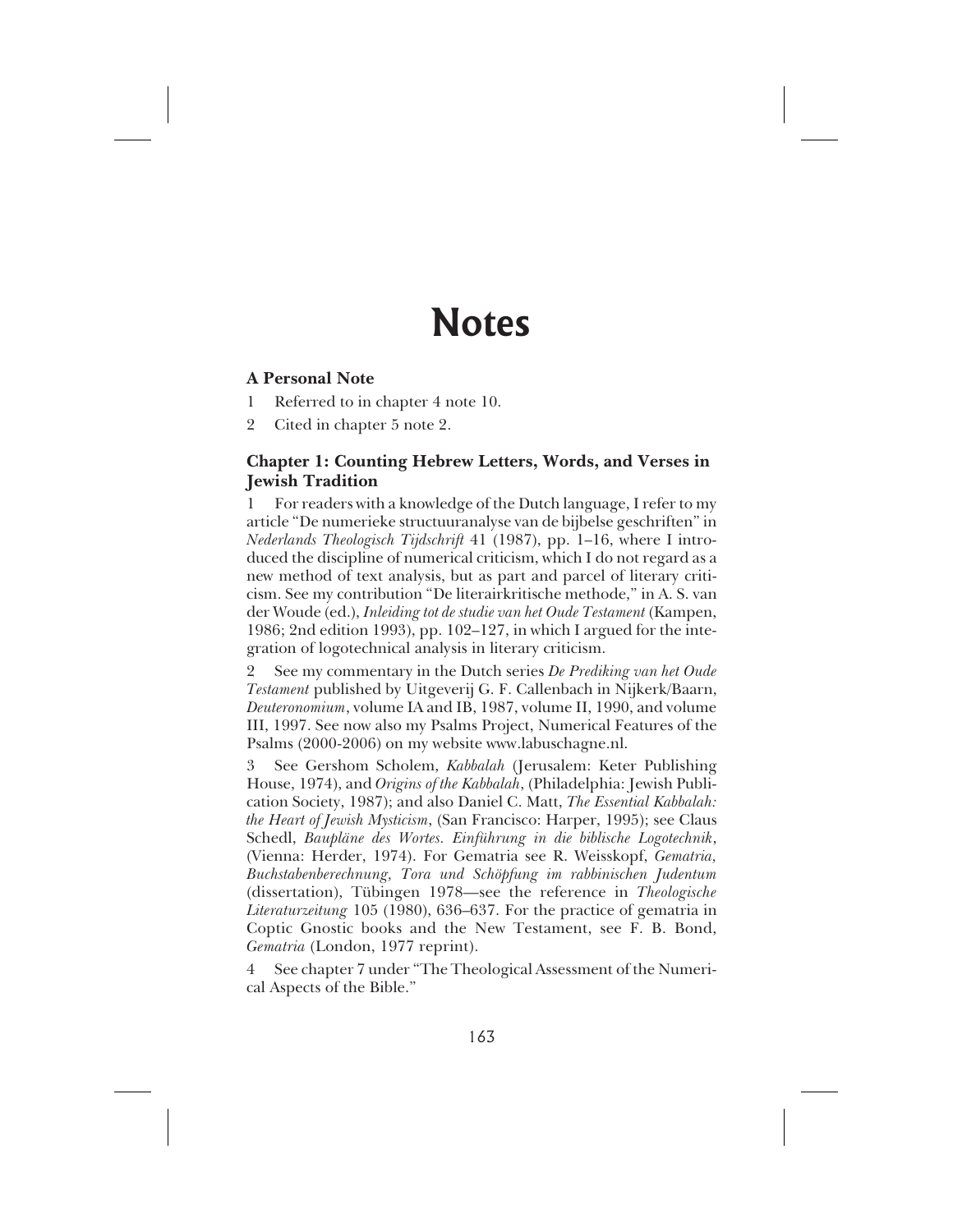164 Notes to Pages 5–6

5 Especially pp. 91–118; see also E. Bischoff, *Die Mystik und Magie der Zahlen* (Berlin 1920); L. Baron von Hellenbach, *Die Magie der Zahlen* (Leipzig, 1923); P. Friesenhahn, *Hellenistische Wortzahlmystik im Neuen Testament* (Leipzig-Berlin, 1936); F. C. Endres, *Mystik und Magie der Zahlen* (Zürich, 1951, 3rd ed.); and the critical works of the American mathematician E. T. Bell, *Numerology* (New York/London, 1933/1946), and *The Magic of Numbers* (London, 1946).

6 See O. Fischer, *Orientalische und griechische Zahlensymbolik* (Leipzig, 1918); A. Heller, *Biblische Zahlensymbolik* (Reutlingen, 1936), and M. H. Farbridge, *Studies in Biblical and Semitic Symbolism* (New York, 1970 reprint), especially the chapter "Symbolism of Numbers," pp. 87–156. See also the more general studies by C. Butler, *Number Symbolism* (London, 1970); M. Riemscheider, *Von 0 bis 1001. Das Geheimnis der numinosen Zahl* (Munich, 1966), and K. Menninger, *Zahlwort und Ziffer. Eine Kulturgeschichte der Zahl* (Göttingen, 1979; 3rd edition); for the Middle Ages see V. F. Hopper, *Medieval Number Symbolism. Its sources, meaning and influence on thought and expression* (New York, 1969) and particularly H. Meyer, *Die Zahlenallegorese im Mittelalter* (Munich, 1975). For the most recent comprehensive studies see Franz Carl Endres & Annemarie Schimmel, *Das Mysterium der Zahl. Zahlensymbolik im Kulturvergleich*, Eugen Diederichs Verlag (Munich, 1993;  $7<sup>th</sup>$  edition), with an extensive systematic bibliography on pp. 297–316, and Hans A. Hutmacher, *Symbolik der biblischen Zahlen und Zeiten* (Paderborn: Verlag Ferdinand Schöning, 1993).

7 See John Allen Paulos, *Innumeracy, Mathematical Illiteracy and its Consequences* (1988); I know the Dutch version of this fascinating booklet: *Ongecijferdheid. "De gevolgen van wiskundige ongeletterdheid." "Met een nawoord van Rudy Kousbroek"* (Amsterdam: Uitgeverij Bert Bakker, 1989).

8 *Silent Poetry: Essays in Numerological Analysis*, edited by Alistair Fowler (London, 1970), p. xi. The use of "numerology" and "numerological," being associated with the occult, is most unfortunate. I prefer to use "numerical," which has no such connotation.

See also the chapter "Zahlenkomposition" in the major work by E. R. Curtius, *Europäische Literatur und lateinisches Mittelalter* (Bern-Munich, 1973; 8th edition), and R. A. Laroche, *Number Systems, Number Mysticism, and Numerical Practices in Livy (Books I-X) and Related Greek and Roman Writers* (Ph. D. Dissertation Tufts University, 1972), as well as the studies edited by A. Zimmermann, *Mensura, Mass, Zahl, Zahlensymbolik im Mittelalter*, in the series *Miscellanea Mediaevalia*, Vol. 16, 1 (1983) and 2 (1984). See also the remarks in the chapter "Getallen" by Casper Honders, *Over Bachs schouder . . .*, (Groningen, 1985), pp. 90–98. For a study on the structural use of numbers in the poetry of Dante, Milton and Spencer, see G. Quarnström, *Poetry and*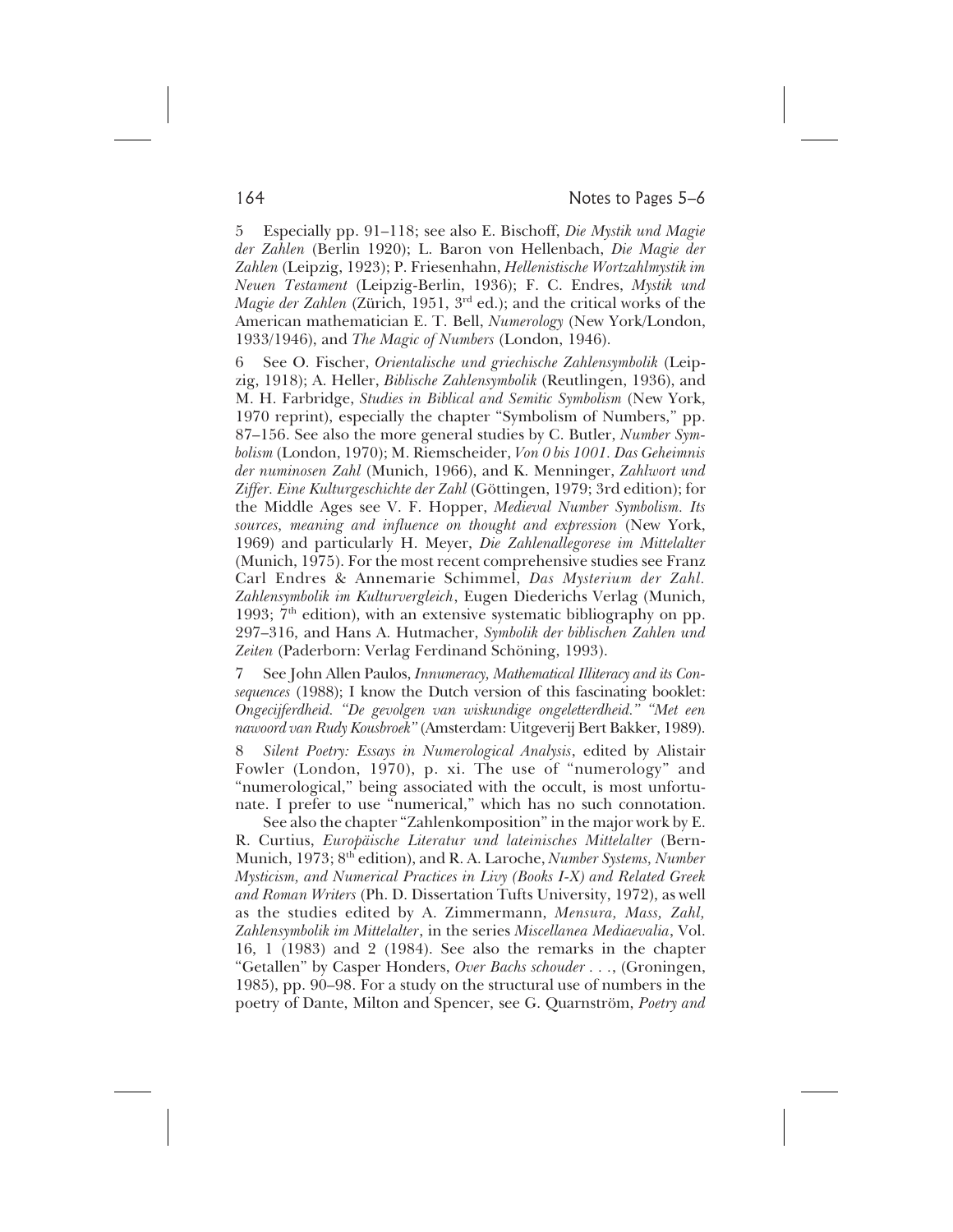### Notes to Pages  $8-21$  165

*Numbers. On the Structural Use of Symbolic Numbers* (Lund, 1966), and for an examination of the medieval poet Hadewijch's work see J. Bosch, Vale Milies. De structuur van Hadewijch's bundel "Strophische Gedichten," in *Tijdschrift voor Nederlandse Taal- en Letterkunde* 90 (1974), pp. 161–182.

9 *The Leningrad Codex. A Facsimile Edition* (Eerdmans: Grand Rapids, MI, and Leiden: Brill, 1998). Nearly thirty years ago a limited facsimile edition of only 135 copies, of rather mediocre quality, was published: Pentateuch, Prophets and Hagiographa. Codex Leningrad B 19<sup>4</sup>, the Earliest Complete Bible Manuscript (Jerusalem: Makor Publishing, 1970), of which I was fortunate enough to obtain a copy some ten years ago.

10 Incidentally in thePentecost passage in Acts 2:5–13 exactly 17 peoples and lands are mentioned: Galileans, Parthians, Medes, Elamites, Mesopotamia, Judaea, Cappadocia, Pontus, Asia, Phrygia, Pamphylia, Egypt, Lybia, Cyrene, Rome, Cretans and Arabs.

11 The extra verselines, 1:7 and 2:19, stand out within an otherwise regular pattern, and obviously belong to a later stage in the compositional process of the text. Excluding their 10 words gives a total of **1530** (90×**17**) words. I shall explain the significance of the number **17** and its multiple **153** in chapter 5. Note the **374** words of chapter 1, being **17**×**22**.

12 For further information, the reader is referred to Bo Johnson, "Form and Message in Lamentations," *Zeitschrift für die alttestamentliche Wissenschaft* 97 (1985), pp. 58–73.

13 For a study of chapter 5 see Siegfried Bergler, "Threni V—nur ein alphabetisierendes Lied? Versuch einer Deutung," *Vetus Testamentum* 27 (1977), pp. 304–320.

14 See W. Soll's entry "Acrostic" in *The Anchor Bible Dictionary*, I, pp. 58–59, where more literature is cited. For the interesting acrostic and telestic (using the terminal letters of each line) in Nahum 1, see Klaas Spronk, *Nahum:* Historical Commentary on the Old Testament (Kampen: Kok Pharos Publishing House, 1997), pp. 22–26, and especially his article "Acrostics in the book of Nahum," *Zeitschrift für die Alttestamentliche Wissenschaft* 110 (1998), pp. 209–222, in which more literature is cited. See now also Duane L. Christensen's commentary on Nahum for the Anchor Bible, Yale University Press,

# **2008.Chapter 2: Some Significant Numbers in the Bible**

1 Exceptions to the rule are recently published writings by authors showing a marked awareness of the significance of numbers, such as P. W. Skehan, F. Langlamet, H. Rouillard, A. G. Wright, D. N. Freedman, G. Larsson, M. D. Coogan, J. Schattenmann, J. Irigoin, D. L. Christensen, L. A. Snijders, J. Smit Sibinga and M. J. J. Menken. For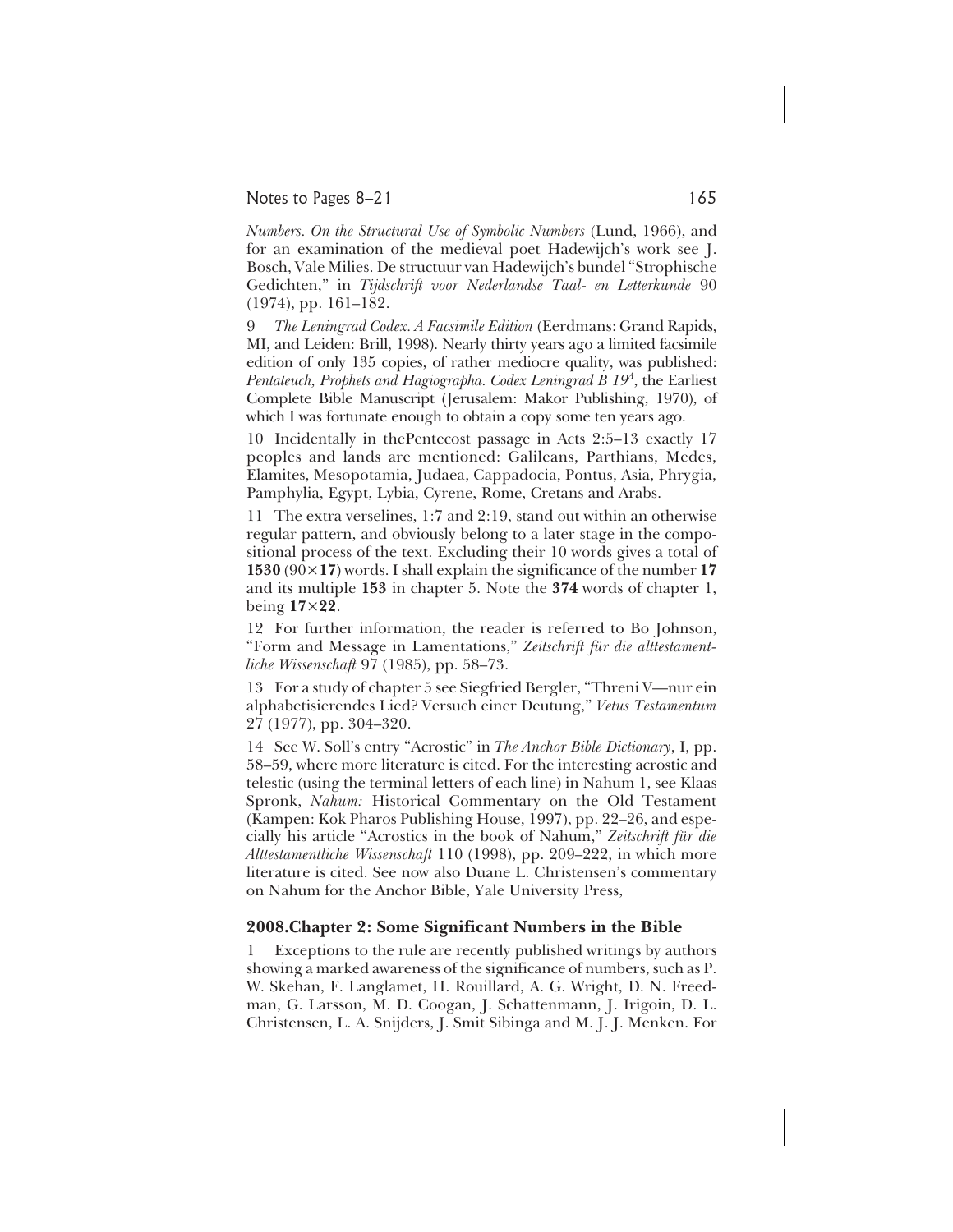particulars see my article cited in chapter 1 note 1, "De numerieke structuuranalyse van de bijbelse geschriften," especially pages 10–12.

2 I shall briefly return below to the life spans attributed to the patriarchs in chapter 4 under "The Role of 7 in the Life Spans of the Patriarchs."

3 For the readers with knowledge of Dutch I can recommend the interesting book by Dr. L. A. Snijders, *Het verhaal van de getallen in de bijbel* (Baarn, 1984), where one can find an explanation of the symbolic meaning of numbers in the Bible.

4 For the number 12 see e.g. M. H. Pope's article "Twelve" in *The Interpreter's Dictionary of the Bible,* vol. 4, p. 719, and L. A. Snijders, *op. cit.,* pp. 54–64.

5 Scholars have shown little interest in the hidden presence of the number 7 in the biblical text. In his book cited above Dr. Snijders mentions a few instances, and so does M. H. Pope in his article cited in note 3 above. However, in the lemma "Hepta" by H. Balz and G. Schneider in *Exegetisches Wörterbuch zum Neuen Testament*, Vol. II, pp. 118–119. there is no reference whatsoever to such cases. This also applies to K. H. Rengstorf's contribution "Hepta" in Gerhard Kittel's *Theologisches Wörterbuch zum Neuen Testament*, Vol. II, pp. 623–631 (*Theological Dictionary of the New Testament* (Grand Rapids, MI, 1978), pp. 627–635). The *Anchor Bible Dictionary* has no entry "Seven"; the lemma "Numbers and Counting" is not very helpful. For a general introduction to the symbolic meaning of this number, see F. C. Endres and Annemarie Schimmel, *Das Mysterium der Zahl. Zahlensymbolik im Kulturvergleich,* 7. Auflage, (München, 1984), pp.142–171 and see also pp. 313–314 where more studies are cited. See the next chapter for clusters and series of seven. It is worthwhile referring to the works of Oskar Goldberg, who has gathered many examples of such series. For a discussion and a positive evaluation of his thesis about the Pentateuch, despite his kabbalistic mathematical exercises, see below chapter 6, under the heading "The Numerical Architecture of the Hebrew Bible Rediscovered." I refer to Goldberg's book *Die fünf Bücher Mosis ein Zahlengebäude* (Berlin, 1908), pp. 31–42, and to his four articles in *La Revue Juive* 89–93 (1947), cited below in chapter 6 note 6. See now also G. Braulik's article on clusters of seven in Deuteronomy: "Die Funktion von Siebenergruppierungen im Endtext des Deuteronomium," in F. V. Reiterer (editor), *Ein Gott, eine Offenbarung,* N. Füglister Festschrift (Würzburg, 1991), pp. 37–50.

6 The origin of the symbolic meaning of 7 is discussed below, in conjunction with the numbers 4 and 11, in chapter 4 under the heading "How did 7 Acquire its Symbolic Meaning?"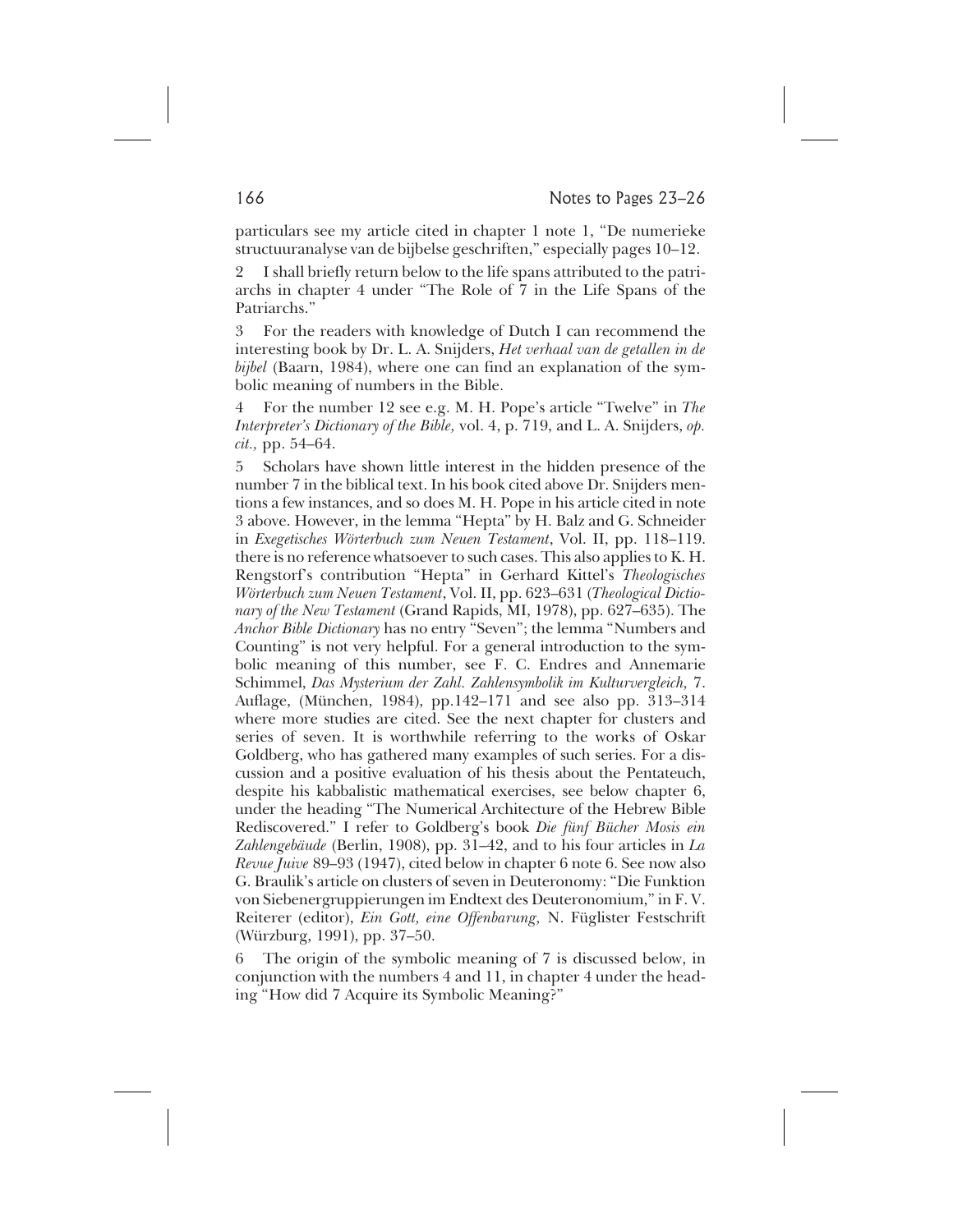#### Notes to Pages 32–44 167

7 This is the translation in the *Revised Standard Version*—see also the *King James Version*. The rendering offered by the *Revised English Bible*, "He will wear the belt of justice . . .," is misleading since it suggests an activity performed by the Messiah (wearing the belt of justice), which is not what the Hebrew text says.

8 Here again the *Revised English Bible* blurs the phrasing of the Hebrew text by leaving out the reference to the fatling (cattle). See the *Revised Standard Version* for a more accurate rendering.

The fact that 14 also represents the numerical value of the name Bach, according to the position of the four letters in the alphabet  $(2+1+3+8=14)$ , is of course pure coincidence. The reason why I refer to Johann Sebastian Bach in the present context is to remind the reader that Bach in particular was aware of the potential of numbers to imbue musical compositions with symbolism. See Ruth Tatlow, *Bach and the Riddle of the Number Alphabet* (Cambridge, 1991), as well as Casper Honders, *Over Bachs Schouder* (Groningen, 1985), pp. 90–98. The book written by Kees van Houten and Marinus Kasbergen, *Bach en het Getal*, Zutphen 1985, claims more than could possibly be verified—see Casper Honders' review in *Het Orgel* (Journal of the Dutch Society of Organists), 81/6 (1985), pp. 317–322 and that of A. M. M. Dekker in *Nederlands Archief voor Kerkgeschiedenis,* 70 (1990), pp. 115–117.

10 For a more detailed study of this passage see below chapter 6, under the heading "Significant Compositional Models Discovered by Schedl."

11 In the eighth instance of the formula, in verse 26, the singular form of the Greek word for "you" is used, whereas we find the plural form in the series of seven instances, which shows that this saying does not strictly belong to the series of seven.

12 The eighth instance, in verse 16 is significantly phrased differently: "Woe to you, blind guides," obviously to keep the series of seven instances of the stereotyped formula intact.

13 In 1 Cor 12:8–10, however, 9 gifts are mentioned.

#### **Chapter 3: Clusters And Series Of Seven Divine Speeches**

1 The lectures, entitled "Geloven in het spreken Gods," were published in *Rondom het Woord*, 17/4 (1975), pp. 64–81.

2 It is worth noting that verse 18, the conclusion of the narrative about Moses' stay on the mountain to hear God's instructions, originally belonged to the text of Exodus 24, where it had concluded the episode described there. At the time the Tabernacle laws were incorporated in the narrative, this verse was literally severed from its original context as a result of the application of the "split-and-insert- method" to integrate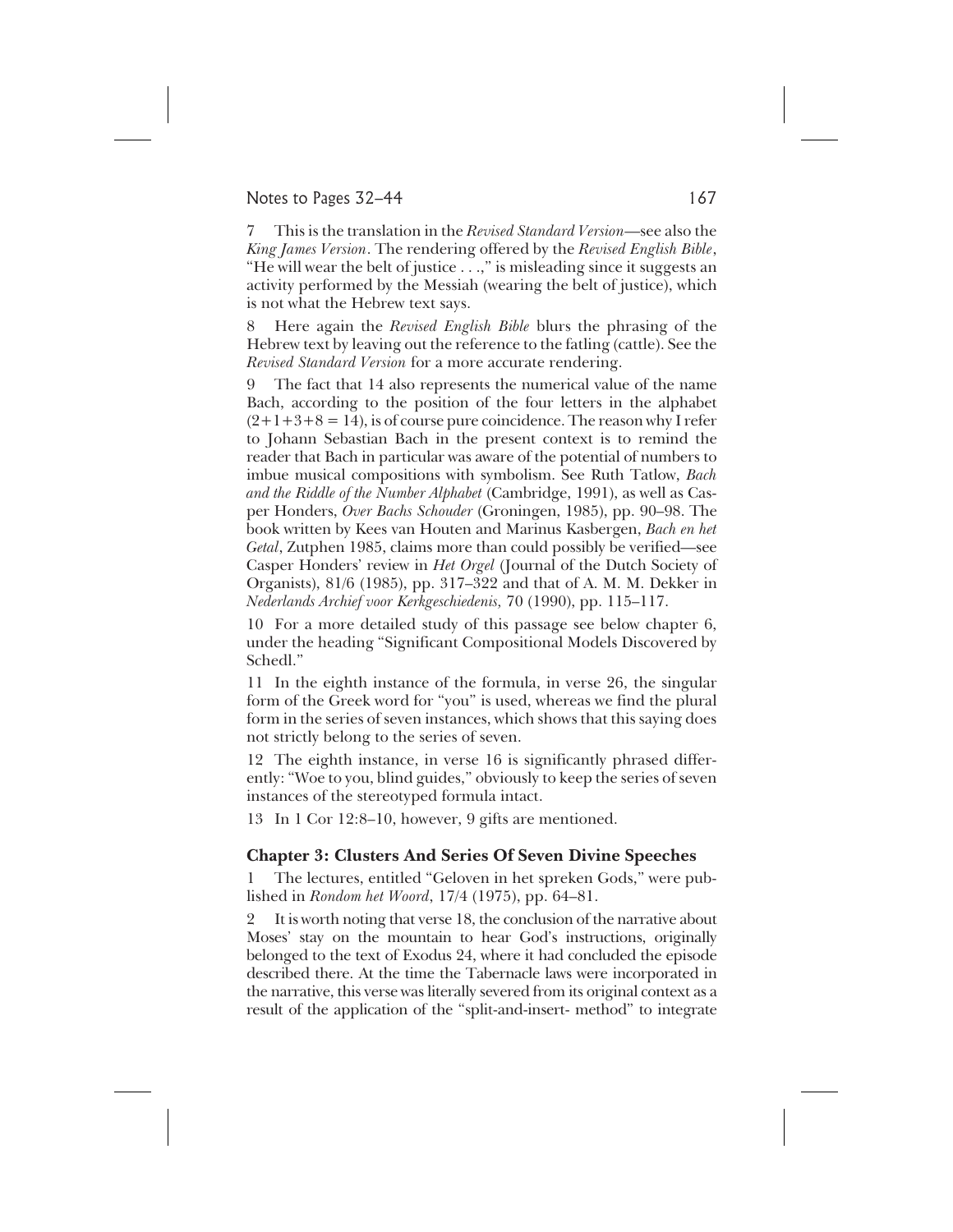these laws. In its present context, however, it belongs to the text of 31:12–18, as the last and seventh verse of the pericope. The fact that this literary unit has 7 verses underlines the connection between the seventh divine speech and the seventh day. Another example of such a splitand-insert operation is the way the Story of the Flood has been incorporated in the genealogy of Noah that has been split in two parts, Gen 5:32 and 9:28–29, that originally belonged together. For still another instance see below chapter 4, note 18.

3 In 32:7, 9, 33; 33:1, 5, 14, 17, 19, 20, 21; 34:1, 10, 27.

4 See below in chapter 4 the paragraph "The Primeval History in Genesis 1–11."

5 It cannot be excluded that there is a subtle reference here to the Ten Commandments. Their number does not only derive from the mnemonic function of the 10 fingers, but certainly also from the 10 Primeval Divine Utterances.

In chapter 5, under the heading "Examples from the book of Exodus," we shall refer to more numerical features of this text and of verses 34–38.

7 We shall pay attention to his work in chapter 6.

8 See Carol Meyers, *The Tabernacle Menorah: A Synthetic Study of a Symbol from the Biblical Cult* (Scholars Press: Missoula, MT, 1976), and her contributions "Lampstand" in *The Anchor Bible Dictionary*, vol. 4, pp. 141–143, and "Menorah" in *Theologisches Wörterbuch zum Alten Testament*, vol. IV, pp. 981–987. See also Rachel Hachlili, *The Menorah, The Ancient Seven-armed Candelabrum. Origin, Form and Significance* (Supplements to the Journal for the Study of Judaism, Volume 68), Brill, Leiden 2001 (ISBN 90 04 120173) and compare my review in *Journal for the Study of Judaism,* XXXIV, 3, pp. 323-327*.* Special attention deserves the study by Trudy Labuschagne, *De Menora in woord en beeld. Een studie over de vorm, functie en betekenis van de Menora in het Oude Testament en de latere symboliek* (doctorate term paper; Groningen, 1992), who has studied the relevant texts especially with regard to their literary structure and numerical aspects. She discovered significant Menorah-patterns in the Menorah passages in Exod 30:26–28; 40:17–32; 1 Chr 28:12–18; 2 Chr 13:10–11, and paid special attention to the famous Menorah- psalm, Psalm 67, and the Menorah-pattern of the seven visions in the book of Zechariah.

9 The Hebrew term can sometimes mean "before the Lord" (the rendering here given by many translations, e.g. the *Revised Standard Version* and the *Revised English Bible*), but in these two cases it has the connotation "for the face (= presence) of the Lord," "for the benefit of the Lord," i.e. for him personally.

10 See Trudy Labuschagne, *De Menora*, p. 79, to whom I owe this observation.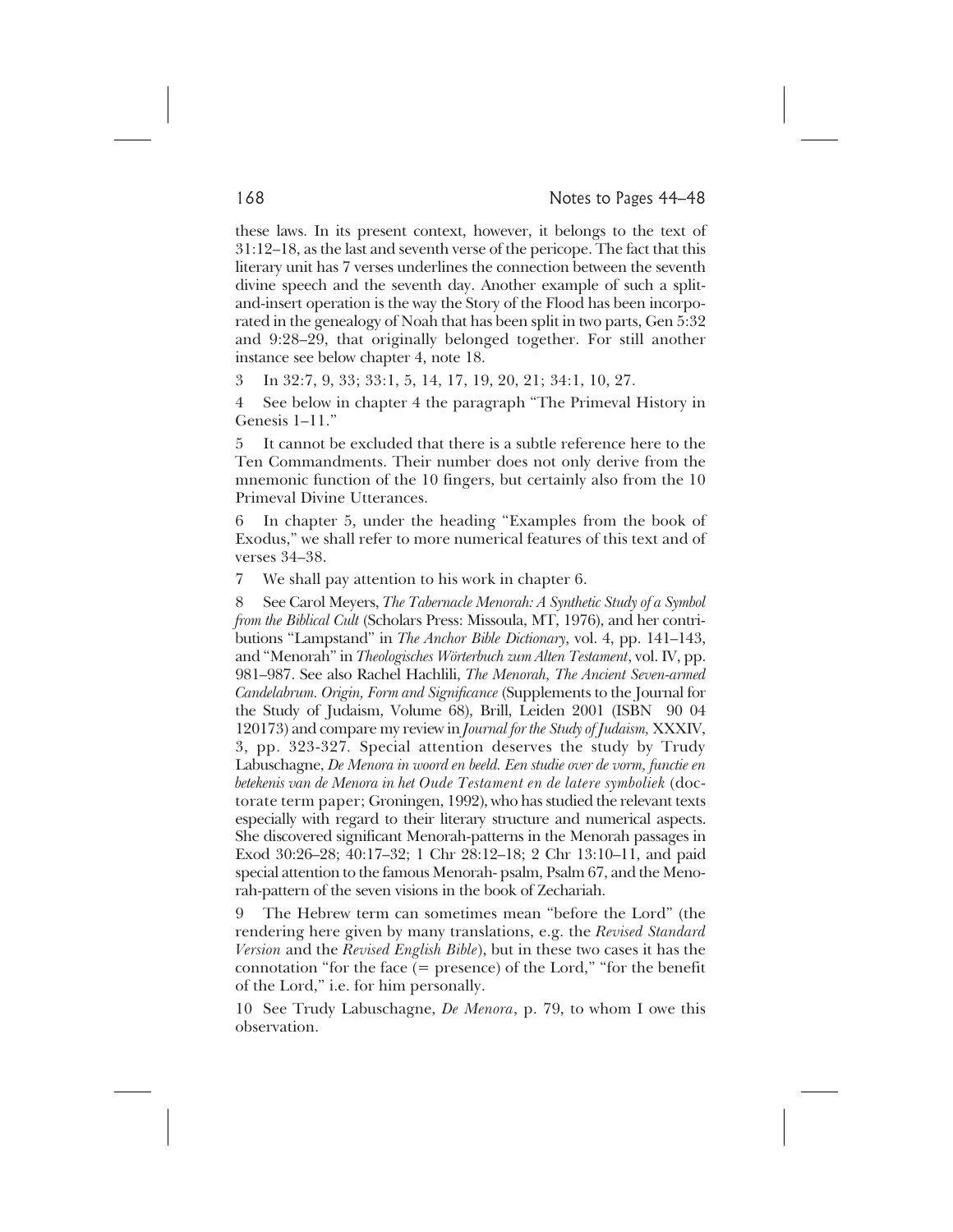#### Notes to Pages 49–59 169

11 For a discussion of the problem regarding the number of visions and of the central position of the Menorah vision in the book of Zecharaiah, see Klaus Seybold, *Bilder zum Tempelbau. Die Visionen des Propheten Zacharja* (Stuttgarter Bibel Studien 70; Stuttgart, 1974), pp. 31–39, and Carol L. Meyers and Eric M. Meyers, *Haggai, Zechariah 1–8* (The Anchor Bible, vol. 25B; Garden City, NY, 1987), pp. liv-lvi and 260–277, as well as Trudy Labuschagne, *De Menora*, pp. 45–68.

12 The other series of seven stereotyped referring formulas starts in chapter 16 and ends in Num 9: 1) Lev 16:34; 2) Lev 24:23; 3) Num 1:19; 4) Num 2:33; 5) Num 3:51; 6) Num 8:3; 7) Num 8:22. In Num 3:42 we find an eighth instance, which is, however, phrased differently: "as the Lord had commanded him," obviously to keep the series of seven intact.

13 It might be a mere coincidence, but the total number of stereotyped introductory formulas in chapters 17–27 comes up to exactly 17: that is 2 (in 17–18) + 14 (in 19–25) + 1 (in 27:1, introducing the very last divine speech in Leviticus). Is this a matter of contingency, or was it purposefully designed?

14 See my book *Gods Oude Plakboek. Visie op het Oude Testament* ('s-Gravenhage, 1978; 4de druk 1990), pp. 115–117.

15 The *Revised English Bible* blurs the issue by ignoring this introductory formula.

16 See note 15 above with regard to the rendering of the Hebrew infinitive *le'mor* "saying." See below in chapter 4 note 3 in connection with this verbal form in Genesis 1:22 and 2:16.

#### **Chapter 4: The 7+4=11 Pattern in the Pentateuch**

1 These seven acts of creation do not and need not correspond with the seven days, which have their own distinct pattern.

2 The importance of *food*, the precondition for the continuation of life on earth, is stressed by the fact that a special divine decree is devoted to God's provision of food. This is corroborated by the fact that the divine command here regarding the *creation of vegetation* (1:11), being in fourth place, occupies center position. In chapter 2 we have encountered no less than *four* menorah-patterns in the New Testament with the item *food* at the center! See the paragraph "Examples from the four Gospels*."* The seven words of creation seem to have been an archetype for these texts.

3 The Hebrew word *le mor*, an infinitive form, usually literally rendered "saying," means simply "as follows"; it has the same function as our quotation marks, which introduce direct speech. In both instances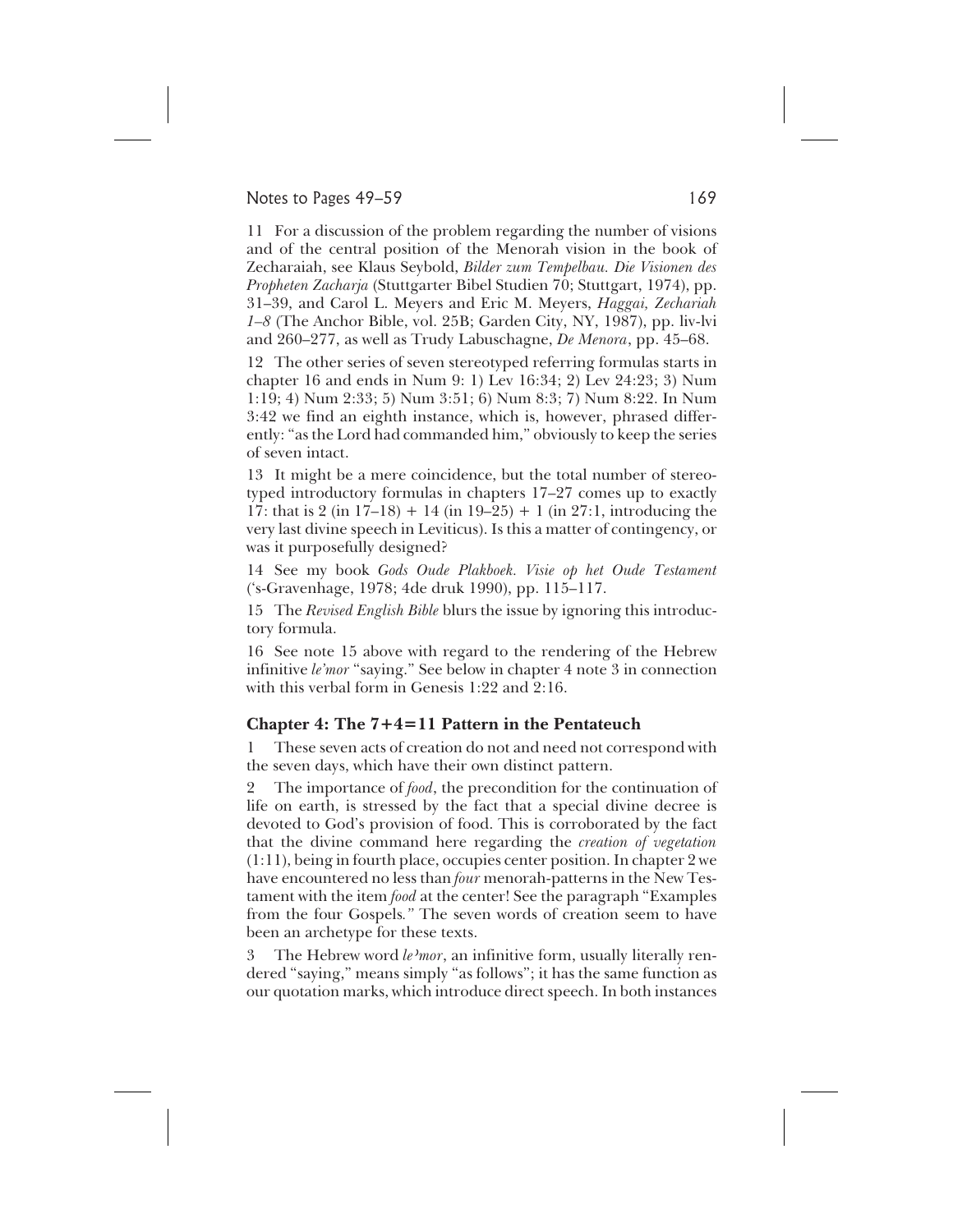this verbal form is correctly rendered, for instance, in the *Revised Standard Version*. The rendering of the *Revised English Bible* is misleading, since it suggests the use of a finite verb.

4 Gen 2:4–25 has traditionally been regarded as a second creation story. Recent research brought to light, however, that it was not really meant to be a second story of *creation* but the first phase of the Story of Adam and Eve (2:4 – 4:26), the beginning of the history of mankind, described on the basis of the primeval history of an individual male and female representing all human beings. The author deals particularly with relationship in God's creation: between God and human beings, between human beings and the earth, between humans and animals, between male and female. See my essay "Het bijbelse scheppingsgeloof in ecologisch perspectief" in *Tijdschrift voor Theologie* 30 (1990), pp. 5–17, where relevant literature is referred to.

5 For details the reader is referred to my first endeavour to chart the divine speech formulas in the Pentateuch: "The Pattern of the Divine Speech formulas in the Pentateuch," *Vetus Testamentum* 32 (1982), pp. 268–296, especially 270 and the Synopsis on pages 282ff.

6 See N. P. Bratsiotis, "Der Monolog im Alten Testament," *Zeitschrift für die Alttestamentliche Wissenschaft* 73 (1961), pp. 30–70; R. A. F. MacKenzie, "The Divine Soliloquies in Genesis," *Catholic Biblical Quarterly* 17 (1955), pp. 277–286; R. Lapointe, The Divine Monologue as a channel of Revelation," *Catholic Biblical Quarterly* 32 (1970), pp. 161–181, and see my article "The Literary and Theological Function of Divine Speech in the Pentateuch," *Congress Volume: Salamanca 1983.* Supplements to Vetus Testamentum 36 (Leiden, 1985), pp. 154–173, especially pp. 155–156.

7 There is an extra introductory formula, *aamarti*, "I said," in verse 26!

8 H. Nobel, *Gods gedachten tellen. Numerieke structuuranalyse en de elf gedachten Gods in Genesis* – *2 Koningen,* [English translation of the title: *Counting God's Thoughts. Numerical Structural Analysis and the Eleven Thoughts of God in Genesis* – *II Kings*], University of Groningen, published privately in 1993.

9 See my article "The Literary and Theological Function of Divine Speech in the Pentateuch," cited above in note 6, page 158.

10 For the first endeavour ever to survey and chart this complex material (without the help of the computer!) see my preliminary article "The Pattern of the Divine Speech Formulas in the Pentateuch," *Vetus Testamentum* 32 (1982), pp. 268–296 and my subsequent contribution "Additional Remarks on the Pattern of the Divine Speech Formulas in the Pentateuch," *Vetus Testamentum* 34 (1984), pp. 91–95. See also the critical remarks by Philip R. Davies and David M. Gunn,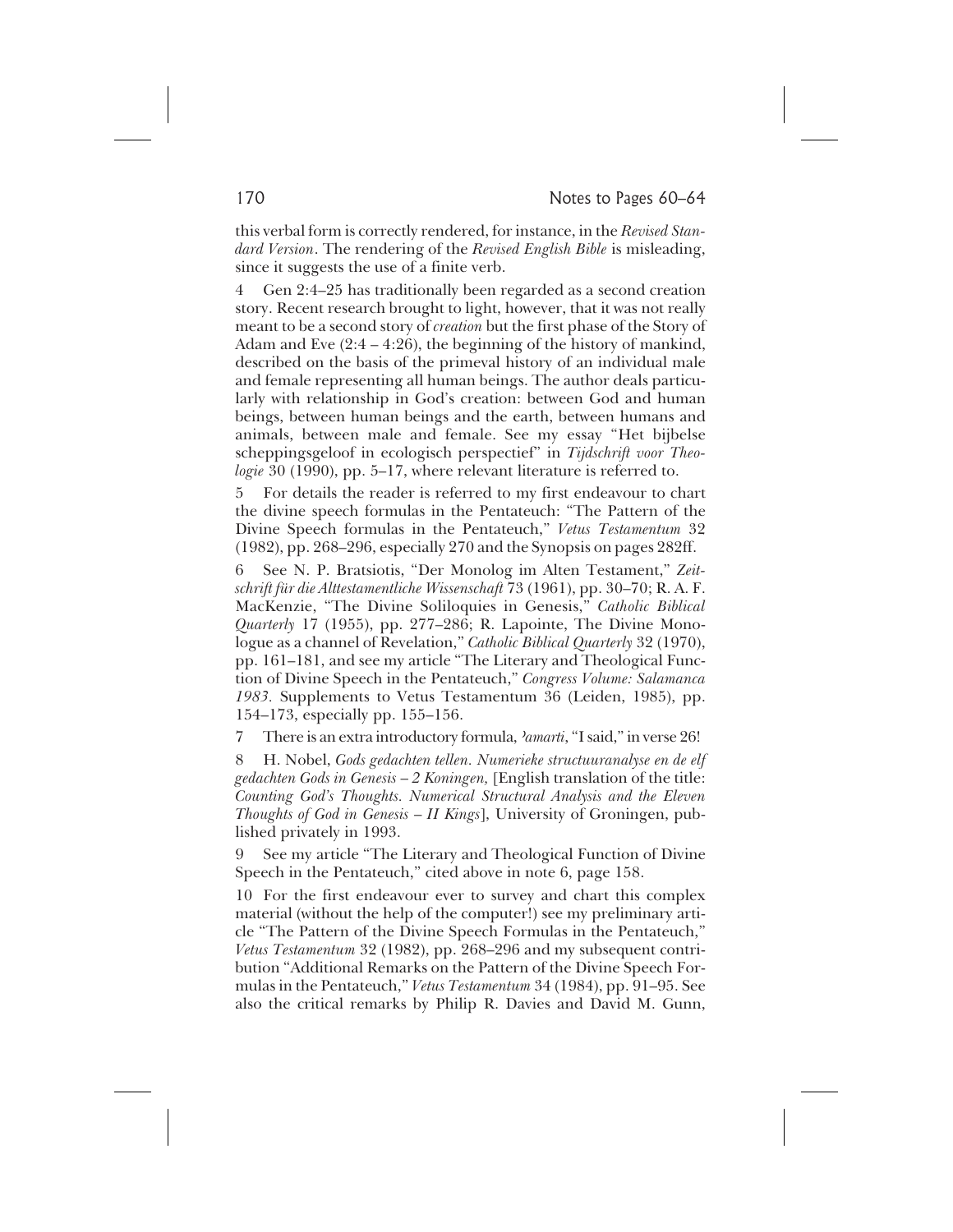#### Notes to Pages 66–69 171

"Pentateuchal Patterns. An examination of C. J. Labuschagne's theory," *Vetus Testamentum* 34 (1984), pp. 399–406, and my response "Pentateuchal Patterns: A Reply to P. R. Davies and D. M. Gunn," id., pp. 407–413. The verdict of Davies and Gunn, who qualified my thesis as "totally invalid," seems to have settled the matter and ended the discussion for good. Since then all was quiet on all fronts, except for a voice crying in the desert, inviting biblical scholars to address themselves to the numerical aspects of the Bible. The qualification "totally invalid," which I regard as premature and unjustified, cannot be the last word on the issue.

11 The Table of Nations in Genesis 10 has its own specific structure. See in chapter 6 the paragraph "The Rediscovery of the Numerical Architecture of the Bible by Oskar Goldberg"—the man who detected the role of the numbers 17 and 26 in Gen 10:21–32.

12 There is a *twelfth* instance of this formula: in Num 3:1. For a comprehensive study on the twelve instances see Sven Tengström, *Die Toledotformel und die literarische Struktur der priesterlichen Erweiterungsschicht im Pentateuch.* (Coniectanea Biblica, O.T. Series 17; Lund, 1981).

13 Claus Schedl, "Der brennende Dornbusch: der Kosmos als Erscheinungsbild Gottes" in A. Resch (Editor), *Kosmopathie* (Imago Mundi VIII; Innsbruck, 1981), pp. 677–711; M. Barnouin, "Recherches Numériques sur la Généalogie de Genèse V," *Revue Biblique* 77 (1970), pp. 347–365. See my article "The Life Spans of the Patriarchs," in A. S. van der Woude (editor), *New Avenues in the Study of the Old Testament* (Oudtestamentische Studiën 25; Leiden, 1989), pp. 121–127, as well as K. Th. Eisses, "Een ernstig spel met getallen. De Godsnaam in Genesis 5," *Interpretatie* (January 1996), pp. 19–21.

14 For the biblical chronology see Mordecai Cogan's contribution "Chronology" in *The Anchor Bible Dictionary*, volume I, pp. 1002– 1011; K. J. Stenring, *The Enclosed Garden*, Stockholm 1966; Gerhard Larsson, *The Secret System. A Study in the Chronology of the Old Testament*, Leiden 1973; Gerhard Larsson, "Chronological Parallels Between the Creation and the Flood," *Vetus Testamentum* 27 (1977), pp. 490–492; Gerhard Larsson, "The Chronology of the Pentateuch: A Comparison of the MT and LXX," *Journal of Biblical Literature* 102 (1983), pp. 401–409; Gerhard Larsson, "The Documentary Hypothesis and the Chronological Structure of the Old Testament," *Zeitschrift für die Alttestamentliche Wissenschaft* 97 (1985), pp. 316–333; Gerhard Larsson, "Ancient Calendars Indicated in the Old Testament," *Journal for the Study of the Old Testament* 54 (1992), pp. 61–76; Gerhard Larsson, "More Quantitative Old Testament Research?" *Zeitschrift für die Alttestamentliche Wissenschaft* 110 (1998), pp. 570–580.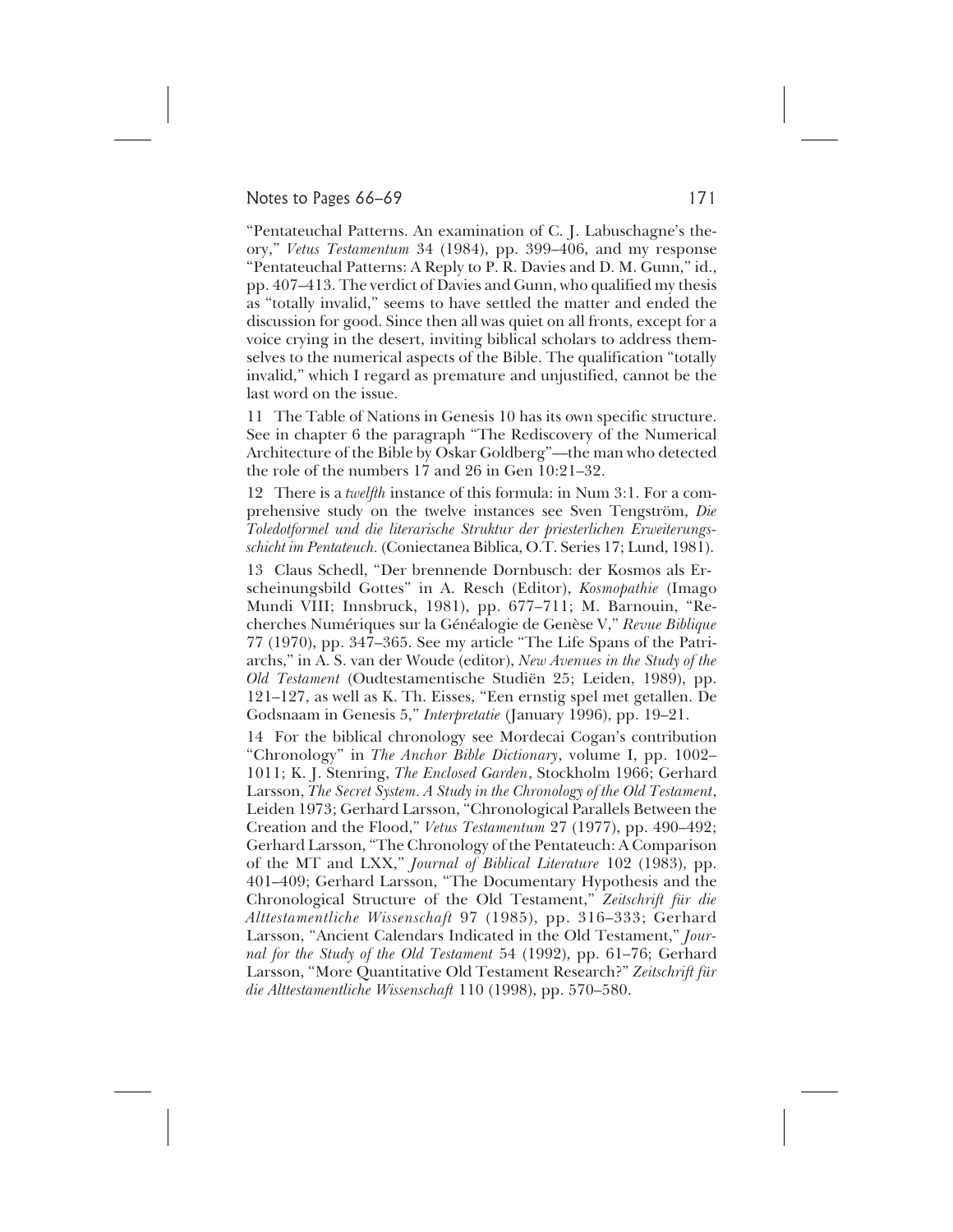Other studies on the numbers in Genesis 5 are: D. V. Etz, "The Numbers of Genesis V 3–31: A Suggested Conversion and its Implications" *Vetus Testamentum* 43 (1993), pp. 171–189; D. W. Young, "On the Application of Numbers from Babylonian Mathematics to Biblical Life Spans and Epochs," *Zeitschrift für die Alttestamentliche Wissenschaft* 100 (1988), pp. 331–361; D. W. Young, "The Influence of Babylonian Algebra on Longevity among Antediluvians," *Zeitschrift für die Alttestamentliche Wissenschaft* 102 (1990), pp. 321–335, and R. Heinzerling, "Einweihung durch Henoch? Bedeutung der Altersangaben in Genesis 5," *Zeitschrift für die Alttestamentliche Wissenschaft* 110 (1999), pp. 581–589.

15 See in chapter 5 the paragraph "The Purpose of the Hidden Numerical Structures."

16 See J. Hehn, *Siebenzahl und Sabbat bei den Babyloniern und im Alten Testament* (Leipzig, 1907), especially pp. 57ff. and 77–90, and the literature cited in chapter 2 note 4 above.

17 See my commentary *Deuteronomium* (De Prediking van het Oude Testament; G. F. Callenbach, Nijkerk, 1987), volume IA and the Appendix, where the reader can find a transcription of the Hebrew text and the numerical structure analysis of Deuteronomy 1–11. This commentary is the first to offer a comprehensive numerical analysis of a complete biblical book. The remaining volumes have now all been published: volume IB (1987), volume II (1990) and volume III (1997).

18 In my view the introduction in 4:44–49, which is remarkably similar to the introduction in 1:1–5, originally belonged to the text of 1:1 – 3:29 as an epilogue. When chapter 4:1–43 was incorporated by means of the "split-and-insert" technique, the epilogue was transferred to its present place—see my *Deuteronomium*, volume IA, pp. 49–50. For more examples of this technique see chapter 3 note 2.

19 For particulars see the table of contents in my commentary, volume IA, pp. 7–10 and 49–50.

## **Chapter 5: The Secret of the Hidden Sacred Numbers 17 and 26**

1 In such an analysis, which should be done by a mathematician, the frequency of occurrence of the divine name numbers and their multiples could be compared with that of 16, 19, 25 and 27 and their multiples. For an initial attempt to do this, see Rüdiger Heinzerling's Homepage, *http://home.t-online.de/home/Ruediger.Heinzerling/*, entitled "Kurze Einführung in die quantitative Strukturanalyse (QSA) biblischer Texte." Heinzerling offers an introduction to Numerical Structural Analysis, for which he uses the term "Quantitative Struc-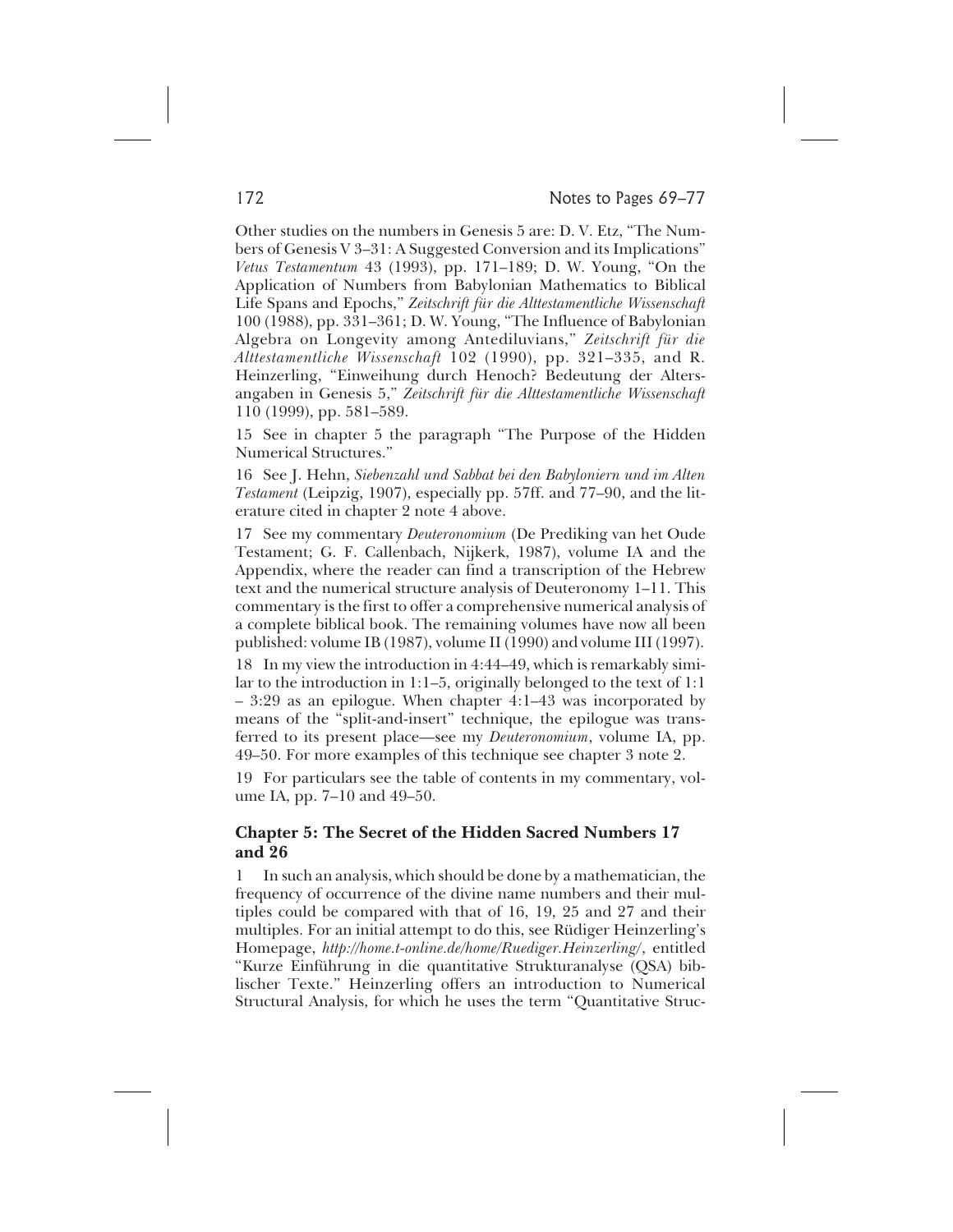### Notes to Pages 77–84 173

tural Analysis," maintaining that this type of text analysis cannot dispense with statistics.

2 See the following articles: "The Literary and Theological Function of Divine Speech in the Pentateuch," in *Congress Volume: Salamanca 1983* (Supplements to Vetus Testamentum 36; Leiden: E. J. Brill, 1985), pp. 154–173; "Divine Speech in Deuteronomy," in Norbert Lohfink (editor), *Das Deuteronomium. Entstehung, Gestalt und Botschaft*. (Bibliotheca Ephemeridum Theologicarum Lovaniensium 68; Leuven, 1985), pp. 111–126; and "Neue Wege und Perspektiven in der Pentateuchforschung," *Vetus Testamentum* 36 (1986), pp. 146–162.

3 For a more comprehensive analysis of Exod 3:1 – 4:17 see my contribution cited above in chapter 1 note 1.

4 This passage, together with the other Amalek passages, has recently been studied, with due regard for their numerical aspects, by Auke Schuil in his dissertation *Amalek. Onderzoek naar oorsprong en ontwikkeling van Amaleks rol in het Oude Testament* (Zoetermeer: Uitgeverij Boekencentrum, 1997).

5 For a more extensive survey covering the books of Leviticus and Numbers as well, see my 1985 article on divine speech in the Pentateuch, cited above in note 2, especially pp. 162–167.

6 These instances are 7:4; 11:13–15; 17:3; 28:20 and 29:5–6—see my Deuteronomy commentary, volume IB, 108. In some translations the first person form is changed into third person—see the note in the *Revised Standard Version* at Deut 11:15.

7 For an exposition of the idea of divine speech as a literary technique used to express a religious conviction, the reader with a command of Dutch is referred to my article "Geloven in het spreken Gods" cited above in chapter 3 note 1, and to my book *Zin en onzin rond de Bijbel,*chapter 6, available on my website: www.labuschagne.nl.

8 The total number of words depend upon my view of the delimiting of the divine speech in chapter 32. For particulars see my contribution "Divine Speech in Deuteronomy," in Norbert Lohfink (editor), *Das Deuteronomium: Entstehung, Gestalt und Botschaft* (Bibliotheca Ephemeridum Theologicarum Lovaniensium 68; Leuven, 1985), pp. 111–126, and my article "Neue Wege und Perspektiven in der Pentateuchforschung," *Vetus Testamentum* 36 (1986), pp. 146–173, especially p. 156.

9 We shall have a closer look at these chapters below under "Counting verses in Deuteronomy." For more examples of series of 10 see chapter 6 under "Significant Compositional Models Discovered by Schedl."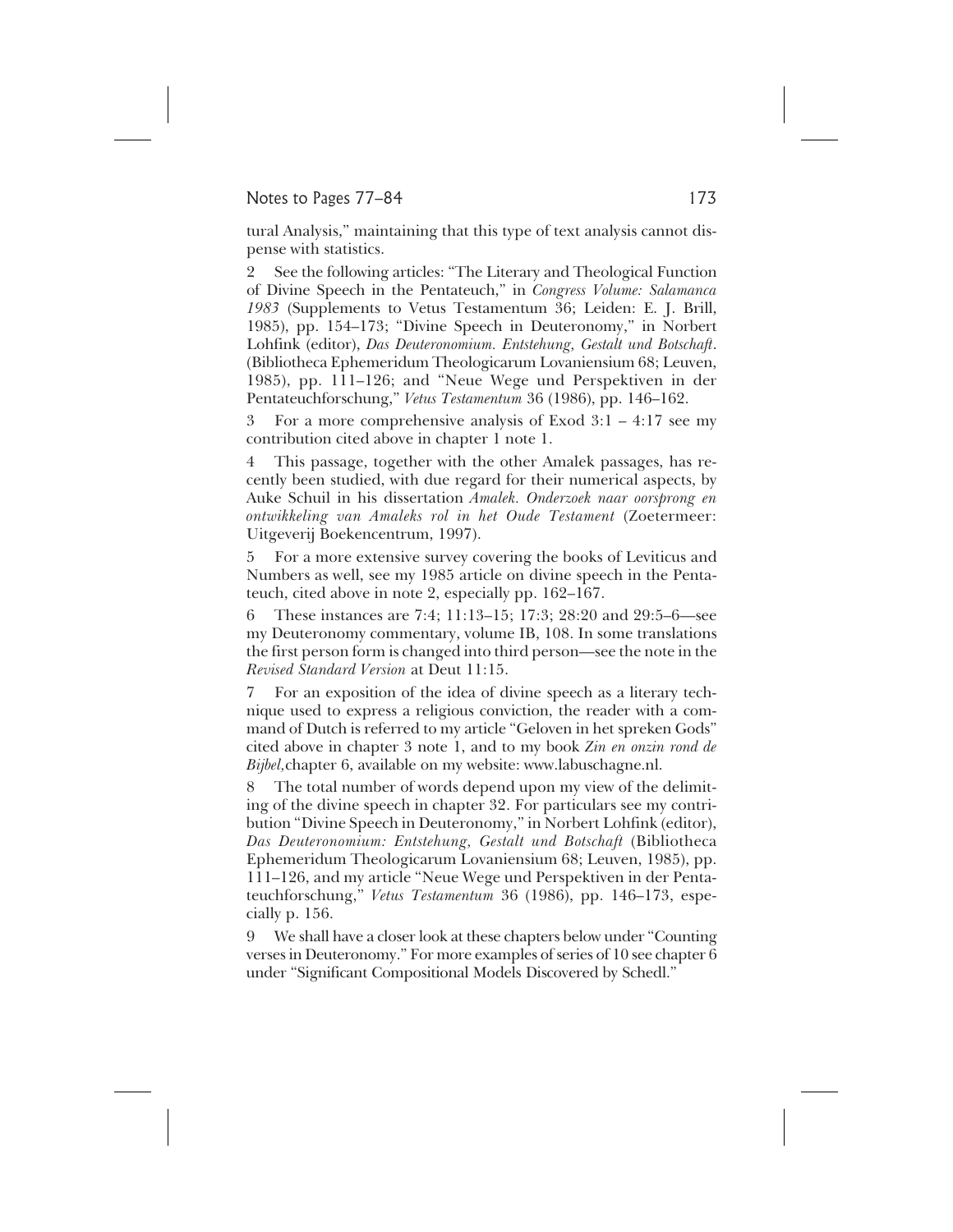10 In three texts the exact length of the phrase is problematic. In 26:16 the phrase in my view has 5 Hebrew words [but it might have 11]: "this day the Lord your God commands you [to do these statutes and ordinances]" and in 28:69 (29:1) the phrase consists of 5 words in my view [but it might consist of 11 words]: "which the Lord commanded Moses [to make with the people of Israel in Moab]." In 13:6(5) I regard the phrase to be "in which the Lord commanded you to walk" (6 words).

11 See my commentary, volume III, page 13.

12 Significantly enough every one of these four sets of laws contains a marriage law, namely that in 21:10–14 for set 6, those in 22:13–29 for set 7, that in 23:1 (22:30) for set 8, and that in 24:1–4 for set 9. The tenth set has its marriage law in 25:5–10.

13 See my commentary, volume III, 165–168, and especially my contribution "The Setting of the Song of Moses in Deuteronomy," in *Deuteronomy and Deuteronomic Literature.* Festschrift C. H. W. Brekelmans, edited by M. Vervenne and J. Lust (Bibliotheca Ephemeridum Theologicarum Lovaniensium 133; Leuven: Leuven University Press / Uitgeverij Peeters, 1997), pp. 111–129.

14 In his letter of 17 May 1986 he wrote: "[Ich] habe Ihre Artikel wieder durchgelesen! Das auffallendste daran ist wohl, dass sich aus der streng durchgeführten Textstruktur Zahlen ergeben, die auf einen Gottesnamen weisen." Referring to Scholem's remarks about the Jewish tradition that the name of God was interwoven in the text of the Torah, he went on: "Wäre es nicht möglich, dass in der späteren mittelalterlichen Kabbala noch das Wissen davon erhalten war, dass der biblische Text tatsächlich nach der Zahlen des Gottesnamens durchkomponiert wurde???!!!."

15 See above chapter 1 note 3 and the passage preceding it.

16 For the *Sepher ha-Temunah* see Gershom Scholem, *Major Trends in Jewish Mysticism* (New York 1961), pp. 136–137. In his book *Ursprung und Anfänge der Kabbala* (Berlin, 1962), pp. 414–415, he writes: "Der Name Gottes ist eben auf mystische Weise überall in der Torah enthalten und, wie später zum Beispiel Gikatilla sagt, in sie eingewoben." See also his book *Zur Kabbala und ihrer Symbolik* (Frankfurt, 1973), p. 69, where he writes: "Es scheint dass Gikatilla als erster diesen Begriff des Gewebes (*'ariga*) benutzte, um zu beschreiben, wie der Name Gottes in der Textur der Tora immer wieder vorkommt." In the *Encyclopaedia Judaica*, volume 15 (1971), p. 1241, we read "Some said the entire Torah consists of the name of God set in succession . . . or interwoven in a fabric . . ."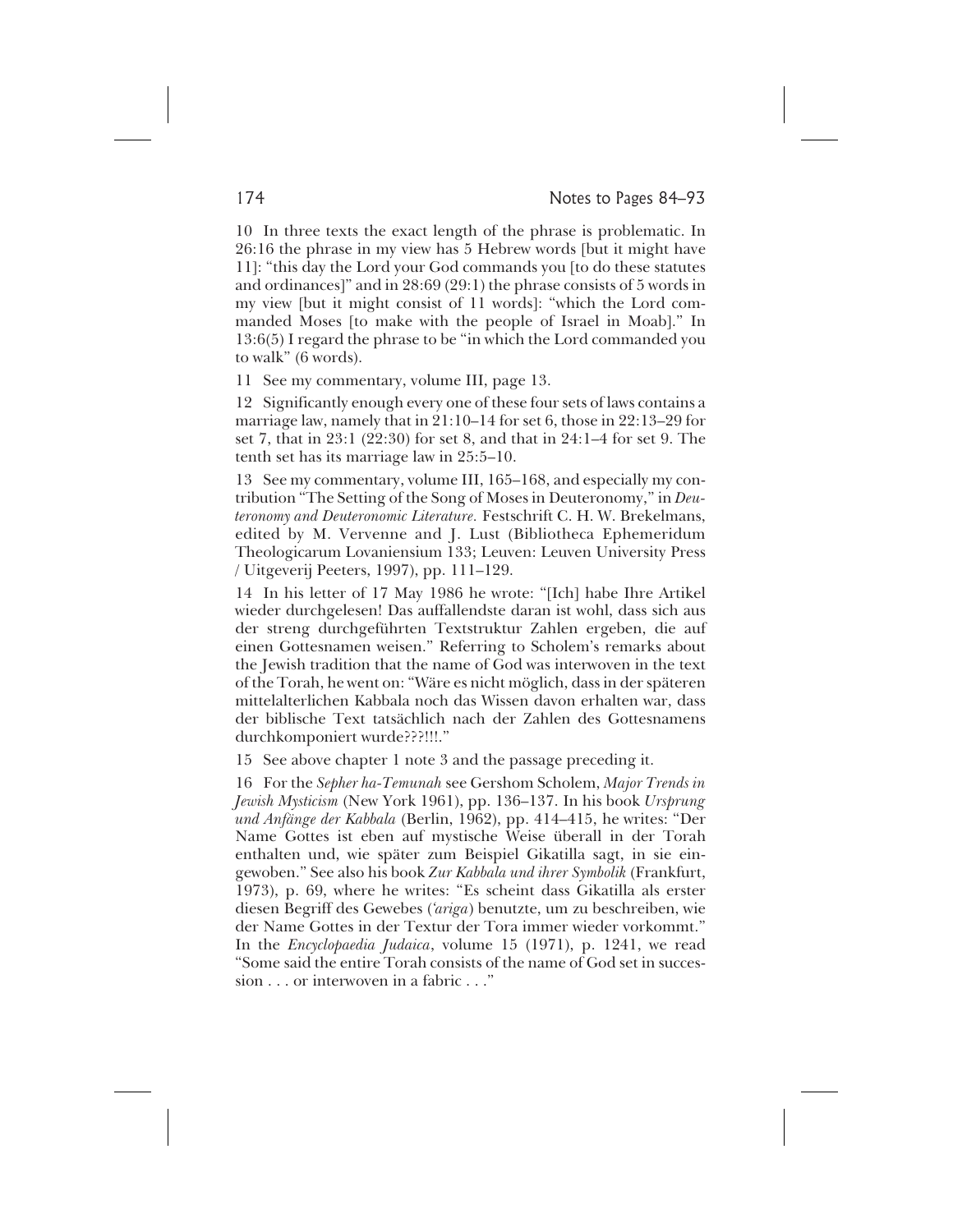### Notes to Pages 64–104 175

17 See Claus Schedl, *Baupläne des Wortes: Einführung in die biblische Logotechnik* (Vienna, 1974), p. 22.

18 The title of the original Dutch edition of this book, *Vertellen met getallen,* is based upon this observation. It means "recounting by numbers," or "recounting by counting."

19 See my article on divine speech in the Pentateuch cited above, pages 172–173, and my commentary, volume IA page 48 and the note on page 299, as well as volume III, pages 132–134.

20 See Gerrit Ruiterkamp, *Gezegend ben je! Een studie van achtergrond, vorm en functie van de Aäronitische zegen (Numeri 6:22–27)*, Faculteit der Godgeleerdheid, Rijksuniversiteit te Groningen 1988, who has shown how this passage is structured around the divine name numbers 17 and 26 and the number 33, the numerical value of *brk*, "to bless." Incidentally the thirty-third word in the text is the word *shalom*, "peace."

21 This is in line with what is said in Exod 20:24b: "In every place where I cause my name to be invoked, I will come to you and bless you." Compare the words of Jesus in Matt 18:20 "Where two or three are gathered in my name, there am I in the midst of them."

22 See my article "The Life Spans of the Patriarchs," cited above in chapter 4 note 13.

23 Nahum Sarna, *Understanding Genesis* (The Jewish Theological Seminary of America: New York, 1966), pp. 83–85; Stanley Gevirtz, "The Life Spans of Joseph and Enoch and the Parallelism *šib'tayim šib'im - wešib'ah*," *Journal of Biblical Literature* 96 (1977), pp. 570–571.

24 James G. Williams, "Number Symbolism and Joseph as the Symbol of Completion," *Journal of Biblical Literature* 98 (1979), pp. 86–87.

25 Duane Christensen, "Did People Live to be Hundreds of Years Old Before the Flood?," *The Genesis Debate*, ed. Ronald Youngblood (Nelson: Nashville, 1986), pp. 166–183.

26 *Pentateuch with Rashi's Commentary* (ed. A. M. Silberman; London: Shapiro, Vallentine, 1946), p. 130.

27 *Pentateuch* (ed. Silberman), p. 130.

28 See Hans A. Hutmacher, *Symbolik der biblischen Zahlen und Zeiten* (Paderborn-München-Wien-Zürich, 1993), p. 52.

29 Duane Christensen, *Bible 101: God's Story in Human History* (BIBAL Press: N. Richland Hills, TX, 1997), pp. 59–60.

30 See Duane L. Christensen (Editor), *A Song of Power and the Power of Song: Essays on the Book of Deuteronomy*, Winona Lake, IN, 1993, p. 17 note 19. See also his remarks in his article, "Biblical Genealogies and Eschatological Speculation," *Perspectives in Religious Studies* 14 (1987),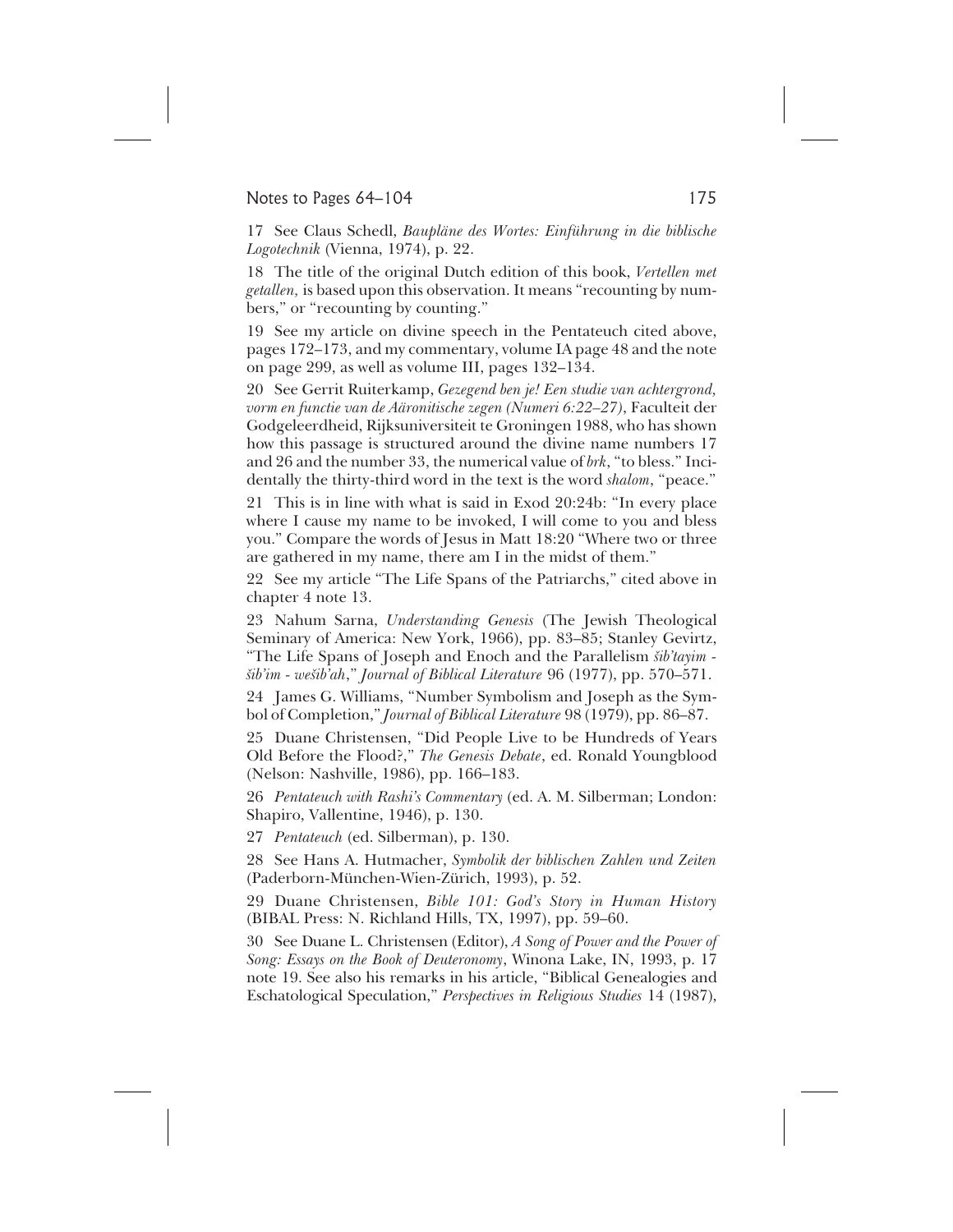pp. 59–65; and "Josephus and the Twenty-Two-Book Canon of Sacred Scripture," *Journal of the Evangelical Theological Society* 29 (1986), pp. 37–46. See my article "The Setting of the Song of Moses in Deuteronomy" (1997), p. 119, cited in note 13 above.

31 For particulars the reader is referred to my commentary, volume IA, 154–155, 161–163, where I adduced evidence to this effect with respect to the insertion of the so-called ethnographic notices in 2:10–12 and 2:20–23. See also volume III, 12–15, 19–21 and the chapter dealing with the redaction history of the book, pages 337– 360, and particularly my article "The Setting of the Song of Moses in Deuteronomy," cited in note 13 above.

#### **Chapter 6: The Bible as a High-Grade Literary Work Of Art**

1 L. Alonso-Schökel, *Das Alte Testament als literarisches Kunstwerk* (Köln, 1971); W. Richter, *Exegese als Literaturwissenschaft. Entwurf einer alttestamentlichen Literaturtheorie und Methodologie* (Göttingen, 1971); M. Weiss, *The Bible From Within. The Method of Total Interpretation* (Jerusalem, 1984); J. Muilenburg, "Form Criticism and Beyond," *Journal of Biblical Literature*, 88 (1969), pp. 1–18. See also J. J. Jackson and M. Kessler, *Rhetorical Criticism. Essays in Honor of James Muilenburg* (Pittsburg, 1974). For a handsome introduction to the "Amsterdam-School" see M. Kessler, *Voices from Amsterdam: A Modern Tradition of Reading Biblical Narrative* (The Society of Biblical Literature Semeia Studies; Atlanta: Scholars Press, 1994); and for a critical evaluation and methodological reflection see R. Oost, *Omstreden Bijbeluitleg: Aspecten en achtergronden van de hermeneutische discussie rondom de exegese van het Oude Testament in Nederland. Een bijdrage tot een gesprek* (Groningen dissertation; J. H. Kok, Kampen 1986; 2nd print 1987). A related "school" is the "Sheffield School"—see D. J. A. Clines, D. M. Gunn and A. J. Hauser (editors), *Art and Meaning: Rhetoric in Biblical Literature* (Sheffield, 1982). Worth mentioning are the publications by J. P. Fokkelman, for instance, *Narrative Art in Genesis. Specimens of Stylistic and Structural Analysis*, (Assen/Amsterdam, 1975), and *Narrative Art and Poetry in the Books of Samuel*, Volume I-IV, (Assen, 1981–1993).

2 For a detailed discussion and a plea for the integration of numerical structural analysis in literary criticism, see my article "De literairkritische methode," cited above in chapter 1 note 1.

3 See J. M. Oesch, *Petucha und Setuma.* (Orbis biblicus et Orientalis 27; Fribourg, 1977), and his article "Textgliederung im Alten Testament und in den Qumranhandschriften," *Henoch* 5 (1983), pp. 289–321. See also R. Wonneberger, *Leitfaden zur Biblia Hebraica* (Göttingen, 1984), pp. 18–19. Some writers on biblical subjects, for instance, M. van Tijn en D.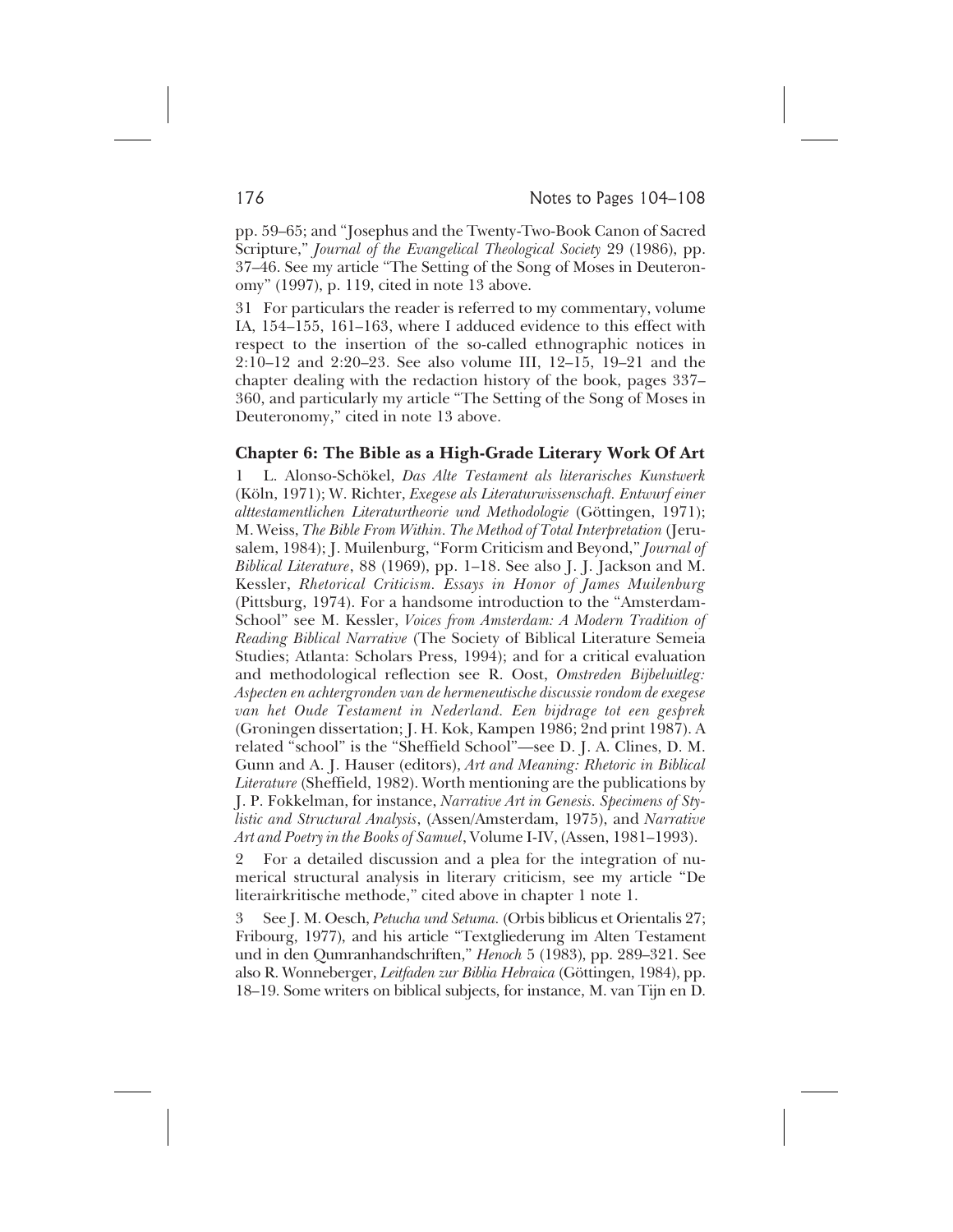## Notes to Pages 110–114 177

Nicolai in their book *Belofte en Catastrofe* (Bloemendaal, 1977), p. 23, assert that the Masoretes had no notion whatsoever of the division of the text in pericopes. However, such a claim has no foundation, neither is there any justification for their disregard of the masoretic divisions in favor of their own subjective delimitations. Moreover, the way they treat the text in search of "central phrases," "key words" and "the central core," which they believe can be found in every text and must be found at all costs, is questionable. Such a search is of course legitimate, but it has its limits. Though many texts do have a structural (even mathematical) center, as I have demonstrated above, most texts do not.

4 The only problem seems to be the open space after Gen 44:17, which is indicated in *Biblia Hebraica Stuttgartensia* and in Rudolph Kittel's *Biblia Hebraica* for some reason or other as a *parashah petuchah*, but appears to be a *parashah setumah* in *Codex Leningrad* (open space at the beginning of the line—see H. Nobel, *Gods gedachten tellen*, p. 130, note 33 and p. 132, note 43). However, the half open line could be regarded as an error in the codex, since the caesura is a strong one, also marking the beginning of both a *Seder* in the Palestinian reading cycle and a *Parash* in the Babylonian cycle. I have not been able to check other medieval manuscripts on this point, which are usually in agreement with *Codex Leningrad*. If the *parashah setumah* space is not an error, the total number of sub-sections would be 42 instead of 43.

5 Oskar Goldberg, *Die fünf Bücher Mosis ein Zahlengebäude: Die Feststellung einer einheitlich durchgeführten Zahlenschrift* [*The Five Books of Moses an Architecture of Numbers: The Observation of a Consistently Executed Writing-in-Numbers*] (Berlin, 1908). It was Claus Schedl who drew my attention to this book.

6 After the second world war a series of four articles by Goldberg, entitled "Das Zahlengebäude des Pentateuch: Eine Geheimschrift in den fünf Büchern Moses," were published in *La Revue Juive* numbers 89–93 (1947), pages 13–22; 100–105; 142–149; 193–199, in which he repeated his 1908 thesis, substantiating it with more examples. A French version appeared in numbers 94–95. In his opinion the qualification "Zahlengebäude" applies only to the Pentateuch, clearly due to the lack of research outside the Pentateuch—see his explicit remark in the last article of the 1947 series, p. 198: "Die heilige Zahlen kommen systematisch nur im Pentateuch vor . . ."

7 Hans A. Hutmacher's *Symbolik der biblischen Zahlen und Zeiten*, (Paderborn-München-Wien-Zürich, 1993), the most recent book written in the same vein as Goldbergs mathematical kabbalistic exercises, is strictly about number symbolism and does not contribute anything to a better understanding of the biblical text and its numerical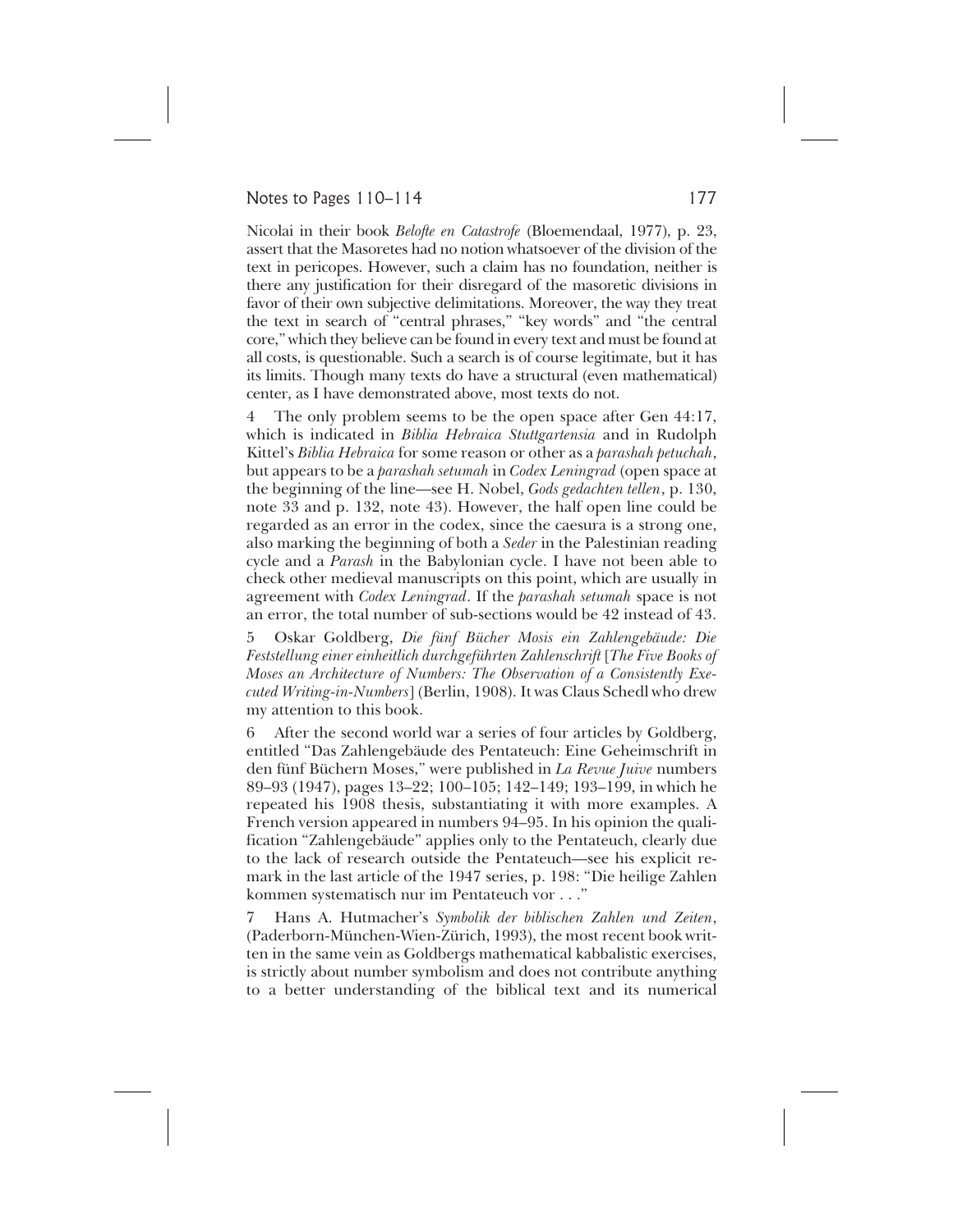structure. See the review by Karl Prenner in *Theologie der Gegenwart*, 37 (1994), pp. 155–157.

8 Schedl's pioneering work is his *Baupläne des Wortes. Einführung in die biblische Logotechnik* (Wien, 1974). Twenty-two of his earlier articles and books, published during the sixties and early seventies, are listed on pages 30–31 of this book. Other major works on the Old Testament are: *Rufer des Heils in heilloser Zeit. Der Prophet Jesajah Kapitel I-XII logotechnisch und bibeltheologisch erklärt* (Paderborn, 1973), and *Zur Theologie des Alten Testaments. Der göttliche Sprachvorgang in Schöpfung und Geschichte* (Paderborn, 1986). Two books deal specifically with the New Testament: *Als sich der Pfingsttag erfüllte. Erklärung der Pfingstperikope Apg. 2,1–47* (Wien-Freiburg-Basel, 1982), and *Zur Christologie der Evangelien* (Wien-Freiburg-Basel, 1984).

9 See Claus Schedl, *Als sich der Pfingsttag erfüllte. Erklärung der Pfingstperikope Apg 2,1–47* (Wien-Freiburg-Basel, 1982), pp. 17–20.

10 See his *Baupläne des Wortes*, pp. 18–21, for his critical remarks with regard to the current methods and see also my article cited in chapter 1 note 1.

11 See his book *Talmud, Evangelium, Synagoge* (Innsbruck-Wien-München, 1969), a study of the Talmud-tractate *Aboth*, "Fathers," some chapters from the Gospel of Matthew, and a number of liturgical texts for the synagogue. He considered the study of early Jewish literature indispensable for biblical scholars. At the 1965 meeting of the International Organisation for the Study of the Old Testament in Geneva he expressed this conviction in the following way: "Before we follow Wellhausen and his sons in Source Criticism, we should go and sit at the feet of Rabbi Akibah or Rabbi Gamaliel and study their way of studying Scripture . . ."

12 See his *Baupläne des Wortes*, pp. 44–47. For an introduction to the *Sefer Jetzirah* see Gershom Scholem, *Kabbalah* (Jerusalem, 1974), pp. 21–30, and especially Aryeh Kaplan, *Sefer Yetzirah: The Book of Creation* (York Beach, Maine, 1990).

13 See also Num 8:4; Acts 7:44 and Heb 8:5.

14 See his dissertation *Gods gedachten tellen*, cited above in chapter 4 note 8, especially pages 29–46.

15 See my critical review of Menken's dissertation in my 1987 article cited above, pages 1–16; M. J. J. Menken, *Numerical Literary Techniques in John. The Fourth Evangelist's Use of Numbers of Words and Syllables* (Supplements to Novum Testamentum 15; Leiden, 1985). For Smit Sibinga's most important publications see my article page 12.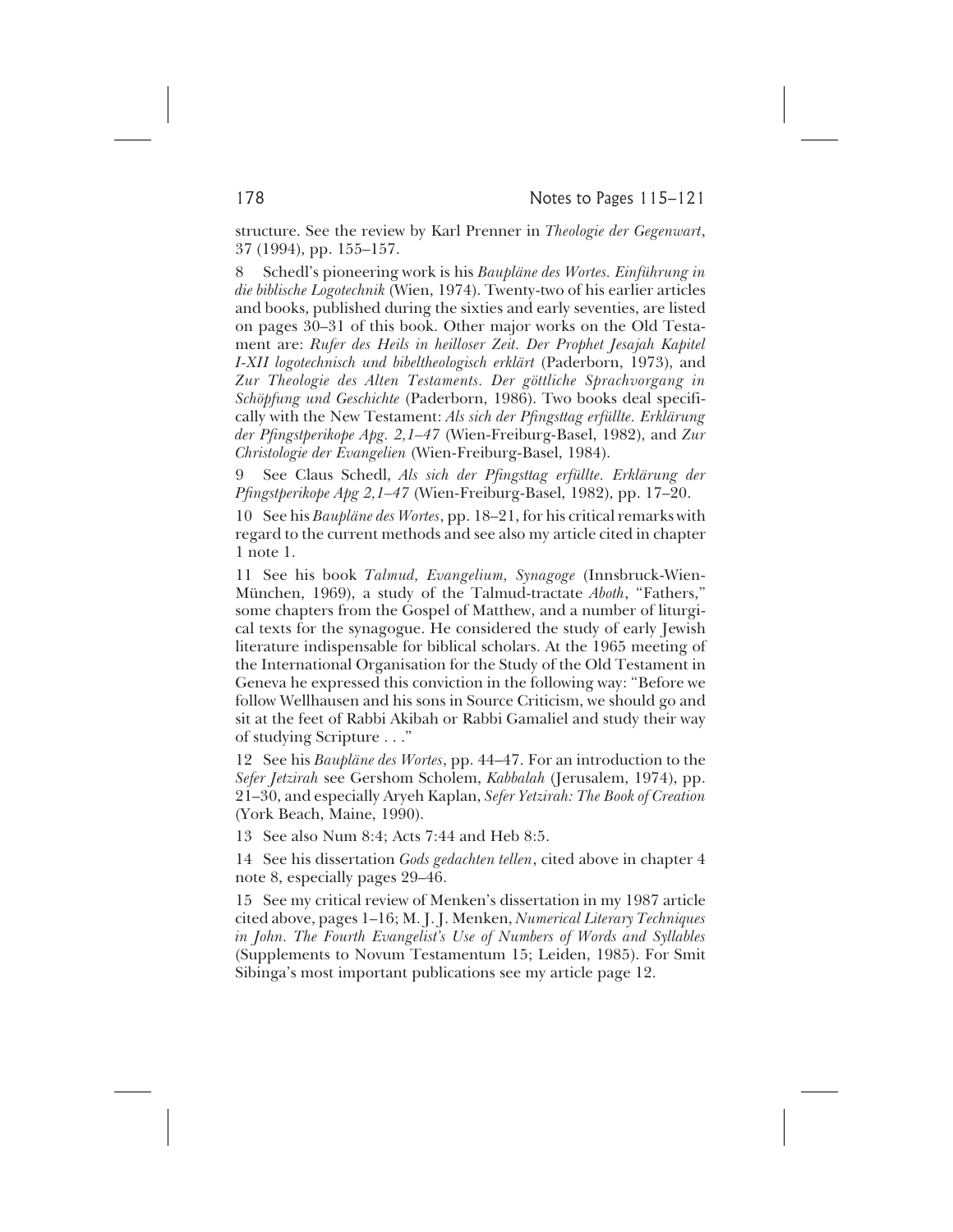## Notes to Pages 122–135 179

16 See Claus Schedl, *Baupläne*, p. 51, and M. J. J. Menken, *Numerical Techniques,* pp*.* 28 and 39.

17 See the critical remarks by H. Nobel, *Gods gedachten tellen*, pp. 39–46, especially 42–43.

18 See chapter 5 under the heading "The symbolic meaning of 17 and 26."

19 Dr. R. Oost, who has directed my attention to the mathematical center of the psalm, and Jacob Bazak have independently observed this center. Bazak has discovered such centers in Psalm 34, 81 and 92 as well. See Jacob Bazak, "Numerical Devices in Biblical Poetry," *Vetus Testamentum* 38 (1988), pp. 333–337.

20 See my commentary volume I, p. 96 and III, pp. 222–229, and for further examples see the register in volume III, p. 390, as well as the four appendixes.

21 See in this respect above chapter 2 under the heading "Examples from the Four Gospels," where I have mentioned seven instances of texts emphasizing the importance of food.

22 See my commentary, volume IA, pp. 34–35, where the instances occurring in chapters 1–11 are cited, and volume II, pp. 79–90, 132–133, 161, and 187, for those in chapters 12–26.

23 See chapter 2 of Duane Christensen's book *Bible 101* (Richland Hills, TX: BIBAL Press, 1997), pp. 15–66.

24 See Duane Christensen, "Josephus and the Twenty-two-book Canon of Sacred Scripture," *Journal of the Evangelical Theological Society* 29/1 (March 1986), pp. 37–46.

25 See Claus Schedl, *Baupläne*, p. 172.

26 For some New Testament instances see, M. J. J. Menken, *Numerical Literary Techniques in John* (cited above in note 15), pp. 18, 49, 55, 64, 83–84, 146, 251, and 253.

27 See my commentary, volume IA, pp. 211–213 for the other numerical features.

28 For its numerical aspects see my commentary, pages 267–268.

29 For a detailed analysis of Psalm 79 see my contribution "On the Structural Use of Numbers as a Compositional Technique," *Journal of Northwest Semitic Languages* 12 (1984 [1986]), pp. 87–99, incidentally the first psalm I analysed logotechnically.

30 For a detailed discussion of Zech 4:1–14, particularly with regard to its numerical aspects, see the study on the Menorah by Trudy Labuschagne (cited above in chapter 3 note 8), pp. 45–68, especially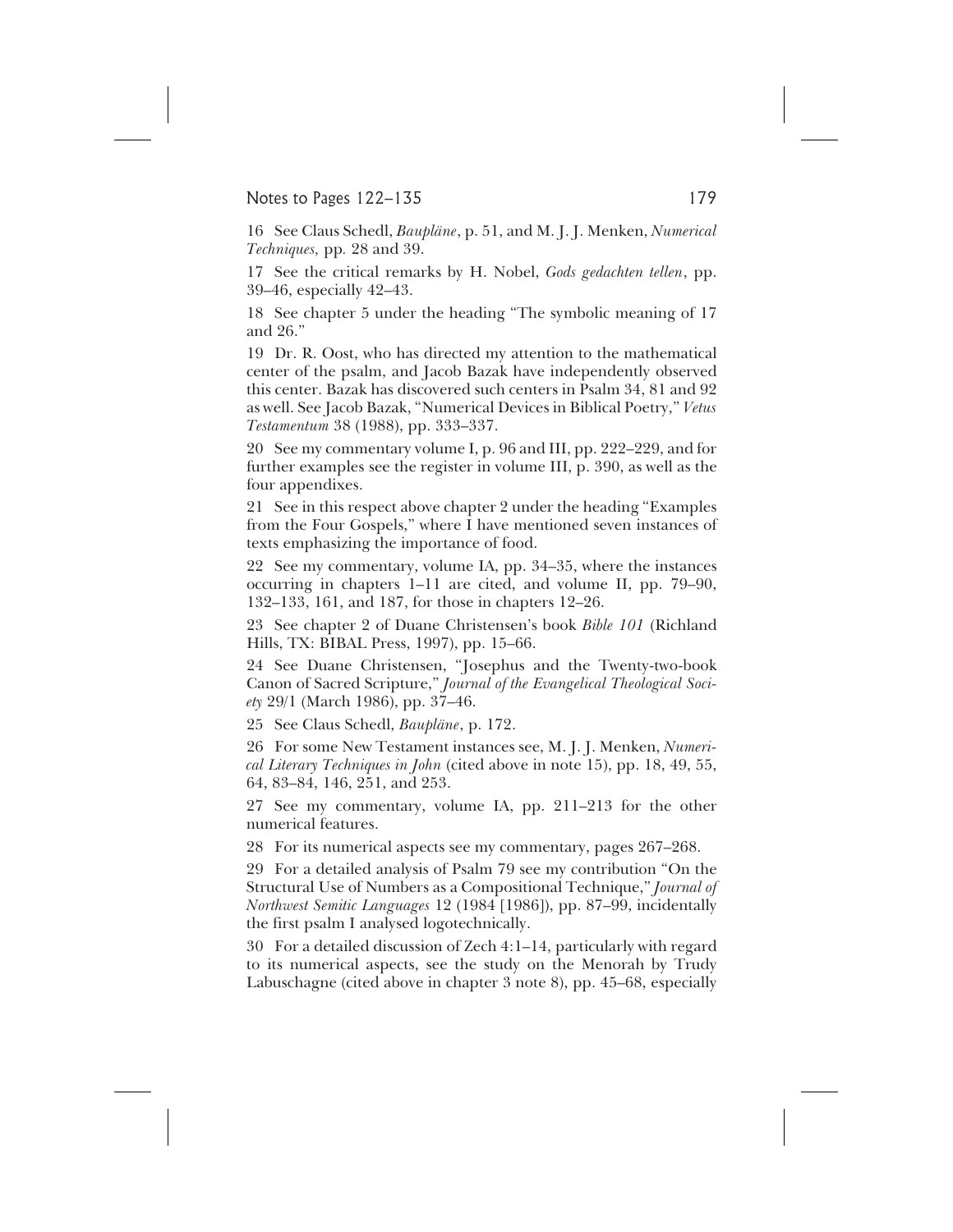45–52. She drew my attention to the numerical value of the name Zerubbabel.

31 See my commentary, volume IA, pp.154–155, and the Appendix, page 14.

32 See M. J. J. Menken, *Numerical Literary Techniques in John*, pp. 108–110, and compare 272, where more examples are mentioned.

33 Dr. H. Nobel has pointed this out to me in a private communication.

34 I got the information about Christensen's view of the structure of Qohelet in a private communication from him, but see now his book *Bible 104—the Writings: a Study Guide* (Richland Hills, TX: BIBAL Press, 1998), pp. 87–91.

#### **Chapter 7: Proper Use and Misuse of Numbers**

1 See H. D. A. Mayes, *Deuteronomy*. The New Century Bible Commentary (Grand Rapids, 1981), pp. 191–193.

2 For this interpretation of the psalm see my book *The Incomparability of Yahweh in the Old Testament* (Leiden, 1966), pp. 83–85, and compare M. Dahood, *Psalms II.* Anchor Bible (New York, 1968), pp. 268–271. See for the meaning of *'amarti*, "I thought," my article "Some remarks on the translation and meaning of *'amarti* in the Psalms" in *New Light on Some Old Testament Problems* (Papers read at fifth meeting [of the Outestamentiese Werkgemeenskap in Suid-Afrika] Held at the University of South Africa, Pretoria 30 January–2 February 1962), pp. 27–33.

3 For the different numerical values of *kbd/kbwd,* "glory," see chapter 5 under "The Symbolic Meaning of 17 and 26."

4 For a discussion of the structure of Psalm 8 see Meir Weiss, *The Bible From Within: The Method of Total Interpretation* (Jerusalem, 1984), pp. 293–297, and Eep Talstra, "Singers and Syntax: On the Balance of Grammar and Poetry in Psalm 8," in Janet Dyk (editor), *Give Ear to My Words: Psalms and other Poetry in and around the Hebrew Bible:* Essays in honor of Professor N. A. van Uchelen (Amsterdam, 1996), pp. 11–22.

5 See chapter 5 under "The Divine Name Interwoven in the Fabric of the Text*."*

6 See the open space in the middle of 9:1 in the *Revised English Bible*.

7 The following examples I found in George Ifrah's book *De wereld van het getal*, Katwijk aan Zee 1988, 219–221 (original French title: *Les Chiffres ou L'histoire d'une grande invention* (Paris, 1985); English translation: *From One to Zero*), and in John Allen Paulos's booklet (pp. 86–87), cited in chapter 1 note 7.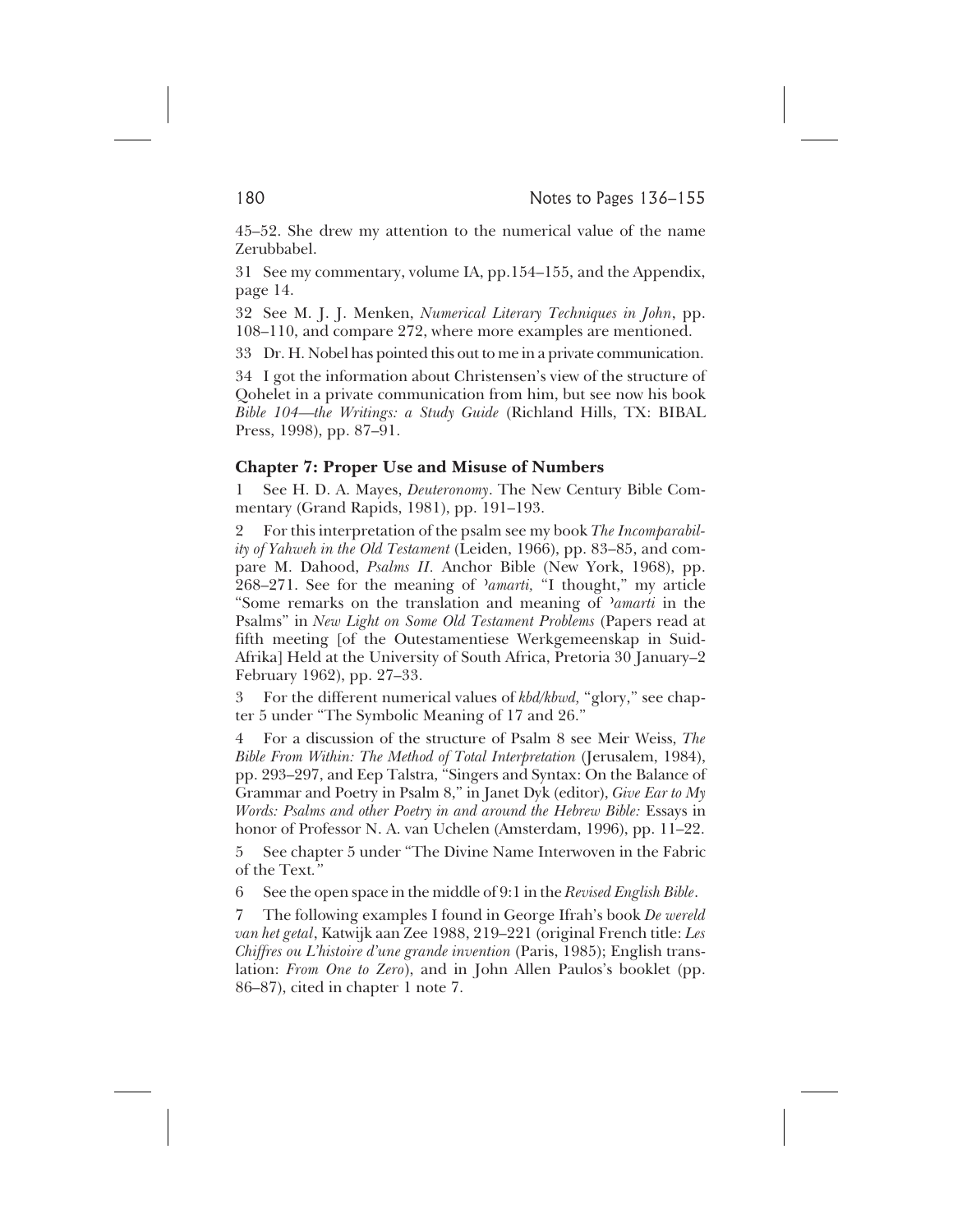### Notes to Pages 157–160 181

8 David Wells, *The Penguin Dictionary of Curious and Interesting Numbers* (London, 1986), p. 124. That the name Shakespeare is really spelled differently does not seem to be a problem.

9 I refer to press reports, for instance in *Nachrichten aus Israel* [English version: *Dispatch from Jerusalem*], Nr. 4 (1986) about the "findings," based upon the technique of equidistant letter sequences, by M. Katz and F. Weiner, the "codes" computed by rabbi D. Ordman, who claimed to have proved by computer the existence of God, and the most recent "codes" invented by Michael Drosnin, published as *The Bible Code* (New York, 1997).

10 See chapter 6 under "The Numerical Architecture of the Hebrew Bible Rediscovered" and Goldberg's articles in *La Revue Juive* (cited there in note 6), especially pages 15–17 and 199.

11 I could trace the following titles of Panin's publications, with difficulty, since it concerns mostly obscure and amateurish publishers: *Numeric Greek New Testament*; *Numeric English New Testament*; and *The Bible—a Mathematical Challenge*. Some of his work has been published by F. W. Grant, *Numerical Bible* (7 volumes), and *Numerical Structure of Scripture*; and by K. L. Brooks, *Overwhelming Mathematical Evidence of the Divine Inspiration of the Scriptures from the Works of Dr. Ivan Panin, Harvard Scholar and Mathematician*. The Southwest Radio Church of the Air, in Oklahoma City, has published some of his lectures: *Astounding New Discoveries*. Panin's disciple, K. G. Sabiers, a member of "The International Church of the Foursquare Gospel" wrote a book in the early forties about the ideas of his master: *Astonishing New Discoveries: Thousands of Amazing Facts Discovered Beneath the Very Surface of the Bible Text*, which was translated into German and reprinted several times: *Erstaunliche neue Entdeckungen. Wissenschaft beweist: Die Bibel ist wörtlich von Gott inspiriert*, Heijkoop Verlag, Schwelm 1975 (8th reprint). This book was subjected to a serious, and devastating, review by Heinrich & Peter von Siebenthal, in three articles in which the authors unmasked the "discoveries" as unsound and flimsy, recommending not to read the book: (1) "Im Bibeltext verborgene Zahlenkombinationen als Beweis der göttlichen Inspiration?," *Fundamentum* (Erstausgabe, Basle 1980), pp. 35– 52; (2) idem, *Fundamentum* (Heft 1/1981), pp. 30–47; (3) idem, *Fundamentum* (Erstausgabe, 2. Auflage 1984), pp. 35–52. I might mention two further books written in Sabiers's vein: O.T. Allis, *Bible Numerics* (Chicago: Moody Press, 1944; reprinted by the Presbyterian and Reformed Publishing Co., Nutley, N. J. 1974); and W. E. Filmer has written a booklet, *God Counts. A Study in Bible Numbers* (Croydon, 1947). The Association of the Covenant People, in Burnabay, Canada, published *The Shorter Works of Ivan Panin*. Claus Schedl sent me a copy of an article in a missionary journal entitled "*Prof. Panins wissenschaftlicher Beweis:*